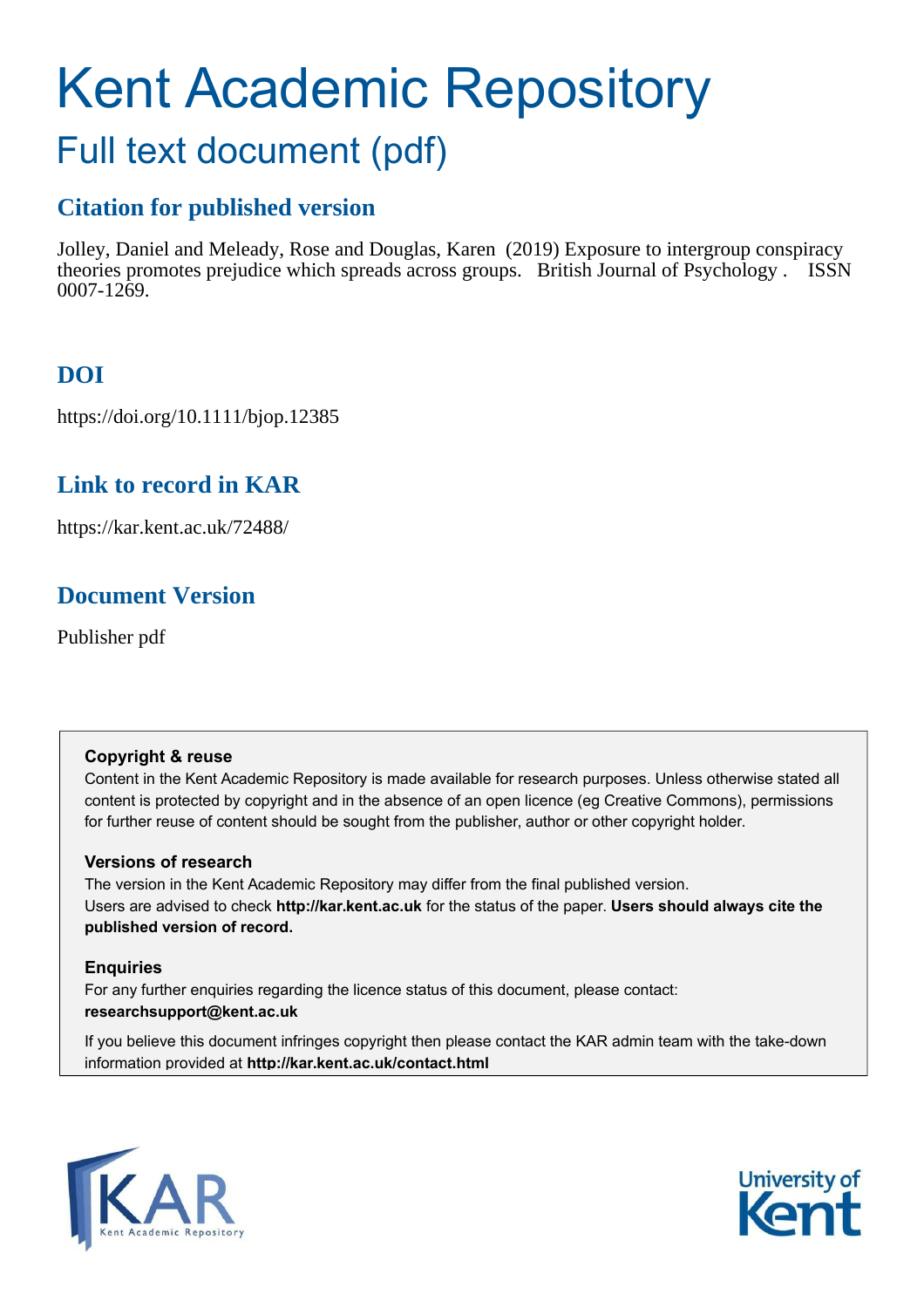

The British **Psychological Society** 

www.wileyonlinelibrary.com

### Exposure to intergroup conspiracy theories promotes prejudice which spreads across groups

Daniel Jolley $^{\rm l*}$ , Rose Meleady $^2$  and Karen M. Douglas $^3$ 

1 Staffordshire University, Stoke-on-Trent, UK

<sup>2</sup>University of East Anglia, Norwich, UK

<sup>3</sup>University of Kent, Canterbury, UK

This research experimentally examined the effects of exposure to intergroup conspiracy theories on prejudice and discrimination. Study  $1 (N = 166)$  demonstrated that exposure to conspiracy theories concerning immigrants to Britain from the European Union (vs. anti-conspiracy material or a control) exacerbated prejudice towards this group. Study 2  $(N = 173)$  found the same effect in a different intergroup context – exposure to conspiracy theories about Jewish people (vs. anti-conspiracy material or a control) increased prejudice towards this group and reduced participants' willingness to vote for a Jewish political candidate. Finally, Study 3 (*N* = 114) demonstrated that exposure to conspiracy theories about Jewish people not only increased prejudice towards this group but was indirectly associated with increased prejudice towards a number of secondary outgroups (e.g., Asians, Arabs, Americans, Irish, Australians). The current research suggests that conspiracy theories may have potentially damaging and widespread consequences for intergroup relations.

*Conspiracy theories* explain the ultimate causes of significant events as the secret actions of malevolent groups, who cover up information to suit their own interests (e.g., Douglas, Sutton, & Cichocka, 2017; Goertzel, 1994; McCauley & Jacques, 1979). For example, popular conspiracy theories propose that climate change is a hoax orchestrated by the world's scientists to secure research funding, that Diana, Princess of Wales, was murdered by members of the British government, and that Jewish people have a controlling and sinister influence over world affairs. A growing body of research suggests that conspiracy theories are popular (Oliver & Wood, 2014), that they are associated with a variety of psychological traits (e.g., Abalakina-Paap, Stephan, Craig, & Gregory, 1999; Swami, Chamorro-Premuzic, & Furnham, 2010), and that they have important political, social, and health-related consequences (e.g., Jolley & Douglas, 2014a,b). In the current research, we focus on the consequences of conspiracy theories for relations between groups. We argue that exposure to intergroup conspiracy theories may be damaging not just because they serve to increase prejudice and discrimination towards the implicated group, but because this prejudice then has the potential to spread across multiple social outgroups.

*This is an open access article under the terms of the [Creative Commons Attribution-NonCommercial](http://creativecommons.org/licenses/by-nc/4.0/) License, which permits use, distribution and reproduction in any medium, provided the original work is properly cited and is not used for commercial purposes.*

*<sup>\*</sup>Correspondence should be addressed to Daniel Jolley, Department of Psychology, School of Life Sciences and Education, Staffordshire University, Stoke-on-Trent ST4 2DF, UK (email: [daniel.jolley@staffs.ac.uk\)](mailto:).*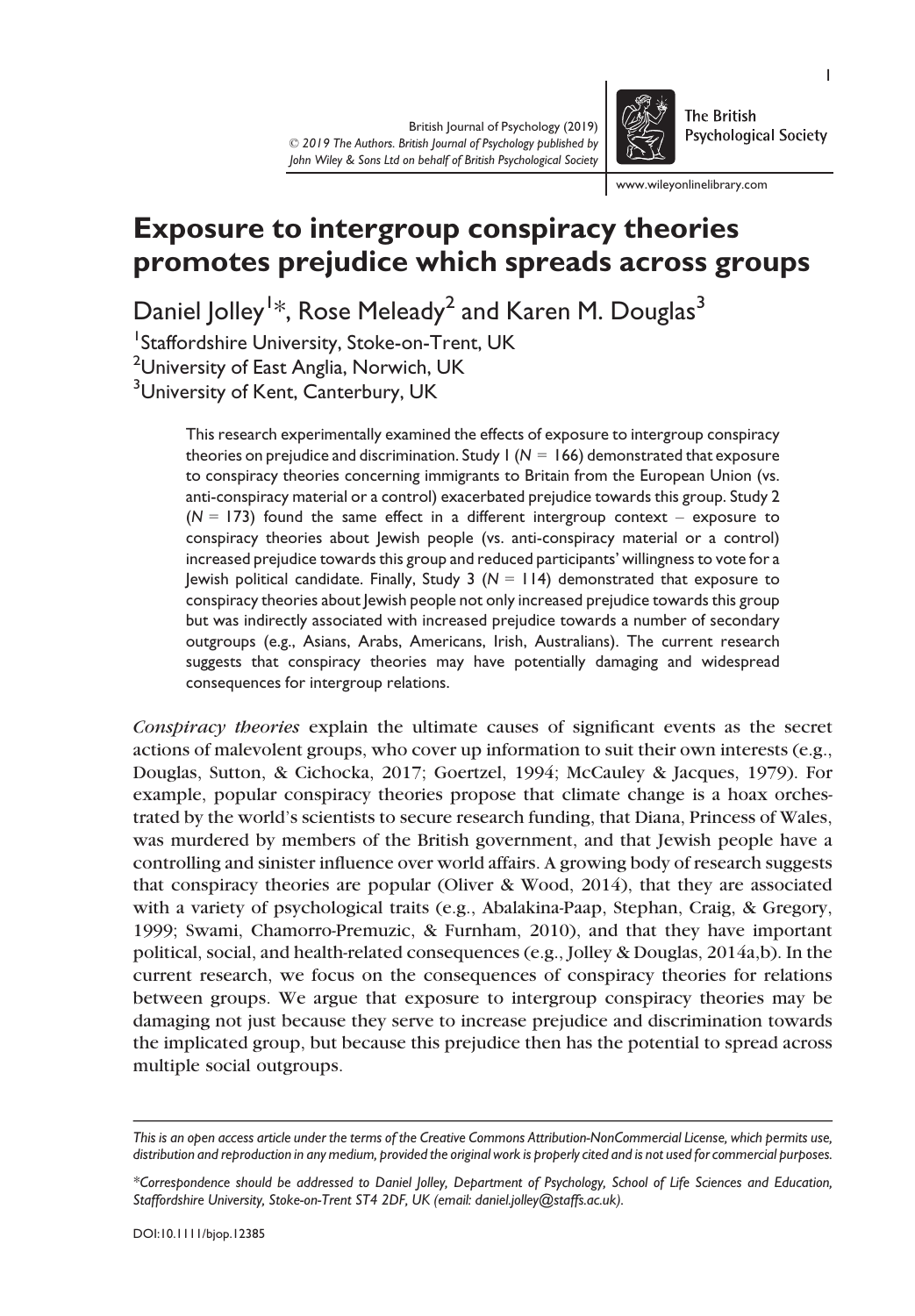#### The psychology of conspiracy theories

In recent years, psychologists have made significant progress in understanding why people believe conspiracy theories (see Douglas *et al.*, 2017). Specifically, it seems that people often believe conspiracy theories in an effort to gain an accurate and consistent understanding of the world. For example, findings show that factors such as the need for cognitive closure (Marchlewska, Cichocka, & Kossowska, 2018), uncertainty (van Prooijen & Jostmann, 2013), and the tendency to search for patterns (van Prooijen, Douglas, & De Inocencio, 2018) are all associated with heightened conspiracy belief. Conspiracy theories, therefore, appear to provide answers when people want to know the truth about important events.

Research suggests that people might also believe conspiracy theories in an attempt to meet their personal needs for security and control. Along this vein, research has shown that people turn to conspiracy theories when they are anxious (Grzesiak-Feldman, 2013), feel powerless (Abalakina-Paap *et al.*, 1999; van Prooijen & Acker, 2015; Whitson & Galinsky, 2008), or lack socio-political control (Bruder, Haffke, Neave, Nouripanah, & Imhoff, 2013). Conspiracy theories may therefore allow people to feel that they are restoring a sense of control and security – they provide a means to reject information from officialdom and also allow people to feel that they possess an alternative account.

Finally, research suggests that there are also important social reasons to believe conspiracy theories. For instance, research has shown that conspiracy theories appeal more to narcissists (Cichocka, Marchlewska, & Golec de Zavala, 2016) and 'losers' of political processes (Uscinski & Parent, 2014), who are both arguably motivated to defend or restore their sense of self-esteem or feeling of group worth. There is, therefore, a growing body of literature highlighting the psychological needs that appear to drive conspiracy belief (Douglas *et al.*, 2017).

#### Consequences of conspiracy theories

Less is known about the consequences of conspiracy theories. Emerging findings suggests that conspiracy theories might have potentially serious social and political outcomes. For example, HIV-related conspiracy beliefs amongst African American communities have been found to be associated with negative attitudes towards contraceptives and safe-sex practices (e.g., Bogart & Thorburn, 2006; Hoyt *et al.*, 2012). There is also evidence that exposure to conspiracy theories influences civic engagement. Specifically, Jolley and Douglas (2014a,b see also Douglas, Sutton, Jolley, & Wood, 2015) found that exposure to conspiracy theories makes people feel less inclined to vote, less inclined to reduce their carbon footprint, and less inclined towards vaccination. Also, conspiracy theories in the workplace have been linked with reduced job satisfaction and increased turnover intentions (Douglas & Leite, 2017; see also Van Prooijen & de Vries, 2016).

In the present research, we focus specifically on the consequences of conspiracy theories for intergroup relations. Initial findings hint at the negative consequences of exposure to conspiracy theories in this domain. For instance, in recent correlational research, belief in conspiracy theories about Jewish domination of the world has been found to be associated with anti-Semitic attitudes (e.g., Golec de Zavala & Cichocka, 2012; Kofta & Sezdek, 2005). Similarly, Bilewicz, Winiewski, Kofta, and Wojcik (2013) reported that conspiracy stereotypes of Jewish people – which refer to social schemas of groups that typically view group members with ill intentions – are a strong predictor of discrimination towards Jewish people (e.g., favouring policies that prevent Jewish people from buying Polish land, see also Bilewicz & Krzeminski, 2010). These findings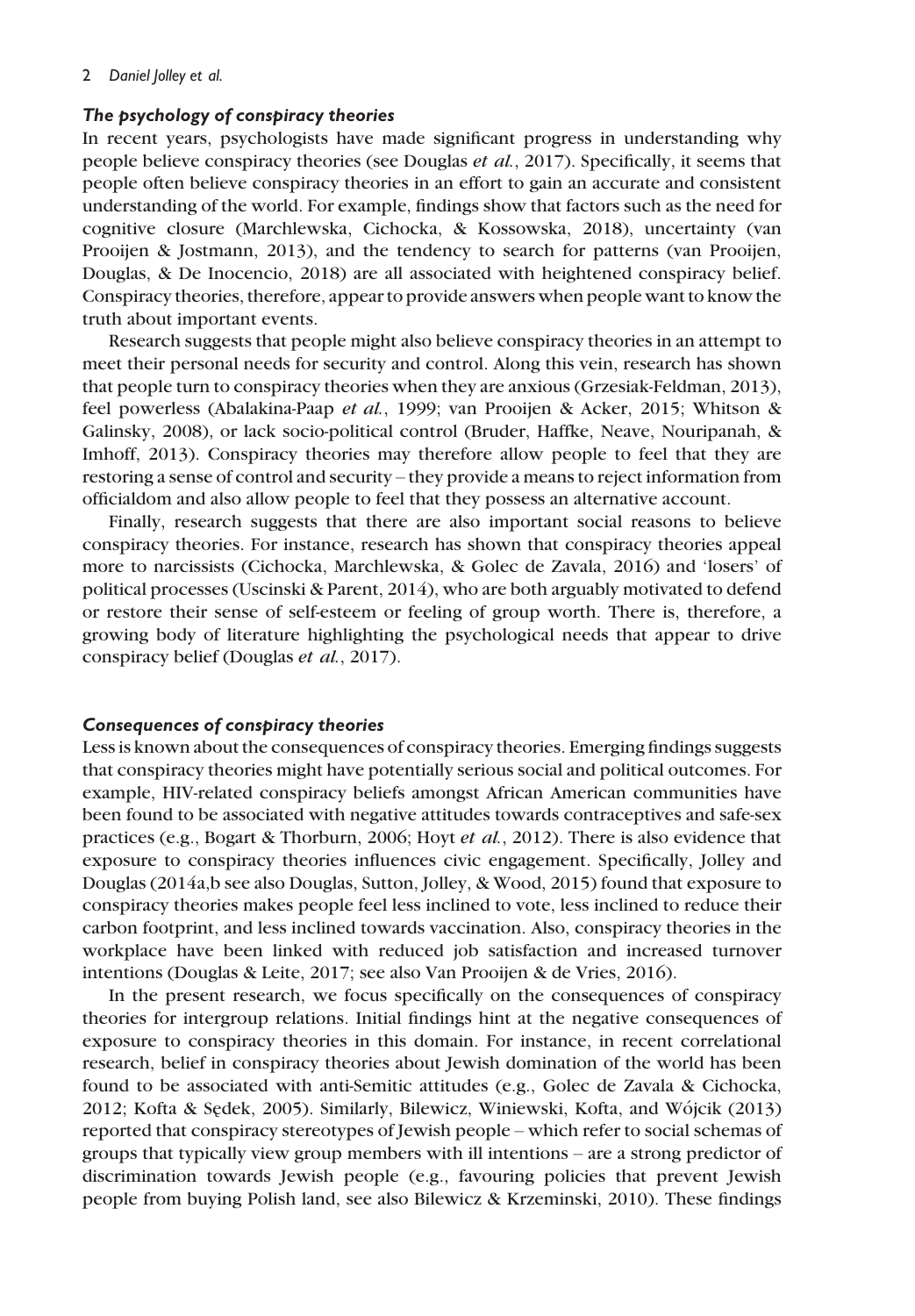point to an association between conspiracy beliefs and prejudice towards an alleged conspiring outgroup.

The present research employed an experimental design to investigate the causal impact of conspiracy theories on intergroup prejudice. Correlational results cannot rule out the possibility that effects exist only because people who harbour high levels of prejudice are more likely to endorse conspiracy theories about the implicated group. Indeed, believing in conspiracy theories could be an avenue to express prejudice towards other social groups and help maintain self-esteem (c.f. Tajfel & Turner, 1979; Turner, Hogg, Oakes, Reicher, & Wetherell, 1987). On the other hand, it is plausible that exposure to conspiracy theories may increase prejudice towards the implicated group. Intergroup threat theory posits that threats to the ingroup promote negative evaluations of outgroups (Stephan & Stephan, 2000). A distinction can be made between realistic threat (perceived threat to ingroup welfare) and symbolic threat (perceived threat to ingroup values). The link between both types of threat and prejudice is well established. Conspiracy theories typify the outgroup as a collective conspirator that threatens the majority group's welfare or values (see Campion-Vincent, 2005; Moscovici, 1987). Accordingly, the present research sought to explore the potential for exposure to outgroup conspiracy narratives to increase self-reported prejudice towards these groups.

We also sought to extend the existing literature by examining whether the effects of conspiracy theories on intergroup attitudes extend beyond the group implicated in the conspiracy, to increase prejudice towards other, uninvolved outgroups. Attitudes towards particular objects can generalize to other related objects (e.g., Fazio, Eiser, & Shook, 2004; Walther, 2002). In the intergroup relations literature, research demonstrates that the attitudinal consequences of our encounters with outgroup members can generalize to the outgroup as a whole, and from there to other, secondary outgroups. This effect is known as a *secondary transfer effect* (Pettigrew, 2009). Positive contact with immigrants, for instance, has been shown to produce secondary reductions in prejudice towards homosexual people and homeless people (Pettigrew, 2009). Similarly, contact between Catholics and Protestants in northern Ireland has been shown to improve attitudes not just towards the religious outgroup, but also towards racial minority groups (Tausch *et al.*, 2010). Effects emerge via a process of *attitude generalization* in which intergroup contact improves attitudes towards the primary outgroup, and these more positive attitudes then generalize to other, uninvolved outgroups (Pettigrew, 2009; Tausch *et al.*, 2010). Emerging findings suggest that such attitude generalization effects also occur for negative intergroup encounters (Brylka, Jasinskaja-Lahti, & Mähönen, 2016; Harwood, Paolini, Joyce, Rubin, & Arroyo, 2011).

When applied to the domain of conspiracy theories, we may observe a similar process in which exposure to conspiracy theories regarding one outgroup not only increases prejudice towards this group but this prejudice then spreads also towards other, uninvolved outgroups. Some initial correlational research provides initial support for this idea. For example, Kofta and Sędek (2005) found that conspiracy stereotypes of Jewish people were a strong predictor of prejudices held towards Jewish, German, and Russian people. Swami (2012) also observed in a Malay sample that belief in Jewish conspiracy theories was negatively associated with attitudes towards Chinese people. However, as discussed by Swami (2012), it has been suggested that Jewish conspiracy theories in Malaysia reflect displaced resentment of Chinese people (Burhanuddin, 2007; Hadler, 2004; Siegel, 2000); thus, the reported link with Jewish conspiracy theories may be a mask for anti-Chinese prejudice. The novelty of our approach lies in our experimental method, allowing us to isolate the causal impact of exposure to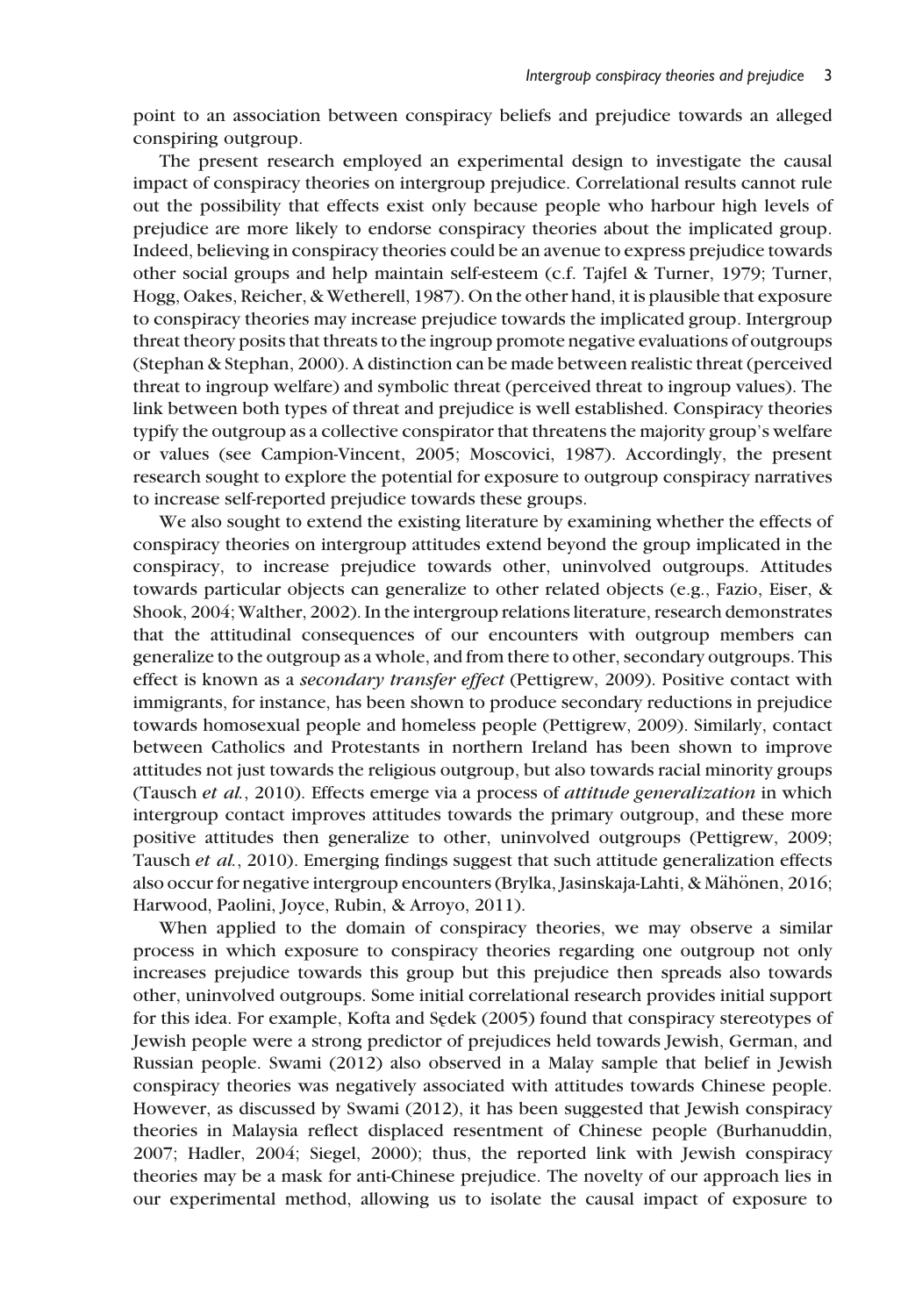#### 4 *Daniel Jolley et al.*

conspiracy theories relating to a given outgroup on prejudice towards both this outgroup and other, uninvolved outgroups.

#### The present research

Previous research has demonstrated how conspiracy theories can prevent individuals from engaging in society in a positive way, and an emerging literature points to the potentially damaging effect of conspiracy theories for intergroup relations. Existing crosssectional research has tested predictor models (e.g., Bilewicz *et al.*, 2013; Golec de Zavala & Cichocka, 2012) where evidence has shown that belief in conspiracy theories related to a particular outgroup is associated with increased prejudice and discrimination towards that group. In the current research, we sought to provide an experimental examination of the impact of exposure to conspiracy theories on intergroup attitudes. Specifically, Study 1 and Study 2 tested the hypothesis that exposure to conspiracy theories would increase prejudice towards the target outgroup. This hypothesis was tested in two different intergroup contexts, specifically where immigrants were the alleged conspiratorial group (Study 1) and where Jewish people were the alleged conspirators (Study 2). In Study 2, we also examined whether exposure to conspiracy theories would lead directly to discrimination (anti-voting bias). In Study 3, we then examined how increased prejudice as a function of conspiracy theories may spread even beyond the target outgroup. We report all measures, manipulations, and exclusions in these studies, either within the text or a footnote.

#### STUDY 1

Study 1 aimed to provide the first evidence of the causal impact of conspiracy theories on prejudice within a timely and important real-world context. We focused on popular conspiracy theories relating to Muslim immigration, and attempts to 'Islamicize' Europe (Swami, Barron, Weis, & Furnham, 2018; also see Unal, 2016). Participants were € exposed to a conspiracy narrative regarding immigrants' involvement in terrorist organizations (e.g., ISIS), and their plots to attack Britain from within (e.g., Burke, 2016; Vermaat, 2013). In an experimental design adapted from Jolley and Douglas (2014a,b), participants were asked to read one of three arguments: (1) conspiracy arguments, (2) anti-conspiracy arguments, or (3) a control condition where no information was given. Following the manipulation, participants rated their beliefs in the conspiracy theory and their prejudice towards immigrants.

#### Method

#### Participants and design

One hundred and eighty-one participants (80 men and 101 women,  $M_{\text{age}} = 36.40$ , *SD* = 12.81) were recruited online via a UK-based online participant database, *Prolific Academic*, which is similar to Amazon's Mechanical Turk. Participants were all residents of the United Kingdom and received a small fee in exchange for their participation. Some exclusions were made. Specifically, participants were required to be British citizens who were currently living in the United Kingdom. Participants who either failed an attention screen or spent less than 30 s reading the conspiracy-related information were removed from the analysis. The final sample size used for data analysis was 166 (96 women and 70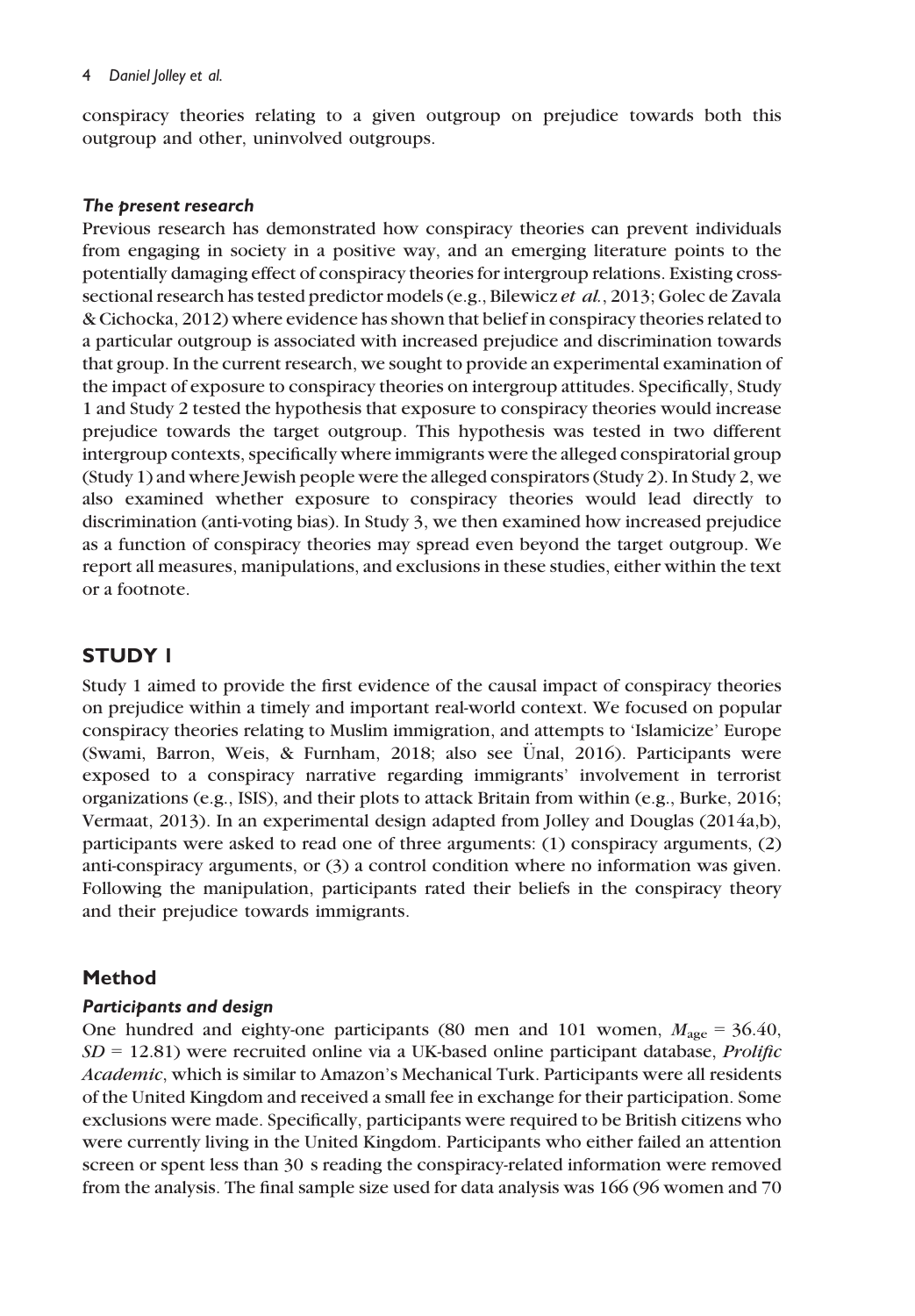men,  $M_{\text{age}} = 36.72$ ,  $SD = 12.90$ ). Participants were randomly assigned to either a proconspiracy condition ( $n = 50$ ), anti-conspiracy condition ( $n = 57$ ), or control condition (*n* = 59) in a between-subjects design. Prior to data analysis, an anticipated small–medium effect size  $(\eta^2)$  of 0.059 based on previous research (e.g., Jolley & Douglas, 2014a,b) required a sample size of approximately 150 for 80% power of detecting the effect (Clark-Carter, 1997). Anticipating participant dropout, we recruited a sample of 181.

#### Materials and procedure

To begin the experiment, participants were exposed to either information that supported conspiracy theories concerning immigrants' involvement in activities aimed to undermine the safety of British society (pro-conspiracy condition) or information that refuted this conspiracy theory (anti-conspiracy condition). A control condition was also included, where no information was given (Jolley & Douglas, 2014a,b). The proconspiracy article began by arguing that there are many reasons to be suspicious of immigrants. The article then continued to provide specific examples such as immigrants have been found to be working on behalf of terrorist organizations. An extract from the conspiracy article was as follows:

...Many argue that immigrants are actively working, in secret, with terrorist organisations to spark a cyber-attack on British society. There is ample evidence supporting this view ...

The anti-conspiracy article was similar in content and length to the pro-conspiracy article but differed by arguing that there are few reasons to be suspicious of immigrants being involved with terrorist organizations. An extract from the anti-conspiracy theory article was as follows:

...Despite detailed investigations in other countries, immigrants have never been discovered within secret terrorist organisations...Why would this be any different here in the UK? ...

The term 'conspiracy theory' was not mentioned in either of the articles. After completing the manipulation, participants then indicated their belief in conspiracy theories relating to immigrants by way of a manipulation check. Belief in the conspiracy theories was measured with four items ('Immigrants are working within secret networks on behalf of ISIS', 'Immigrants are working with terrorist groups to eventually attack British society from within', 'Immigrants are often involved in secret plots and schemes intended to disrupt British society', and 'Immigrants do not work together to support terrorist organisations\*', a = .91) on a scale of 1 (*strongly disagree*) to 7 (*strongly agree*). Next, participants completed a measure of prejudice towards immigrants. Participants were asked to describe immigrants on five semantic differential word pairings on a 7-point scale (*beautiful*–*ugly*, *good*–*bad*, *pleasant*–*unpleasant*, *honest*–*dishonest*, and *nice*– *awful*, adapted to the immigrant target group from Hummert, Garstka, O'Brien, Greenwald, & Mellott, 2002). Items were coded such that a higher score corresponded to higher prejudice ( $\alpha = .94$ ).<sup>1</sup> Finally, participants completed the attention screen and were debriefed, thanked, and paid. Full materials are available upon request.

<sup>&</sup>lt;sup>1</sup> Factor analysis was conducted on the immigrant conspiracy theory and prejudice scales. Statistical assumptions were met, and *the analysis revealed two factors with eigenvalues* >*1, explaining 61.81% and 18.62% of the variance, respectively. Each component showed strong loadings on the rotated solution, and each item loaded substantially on the predicted scale.*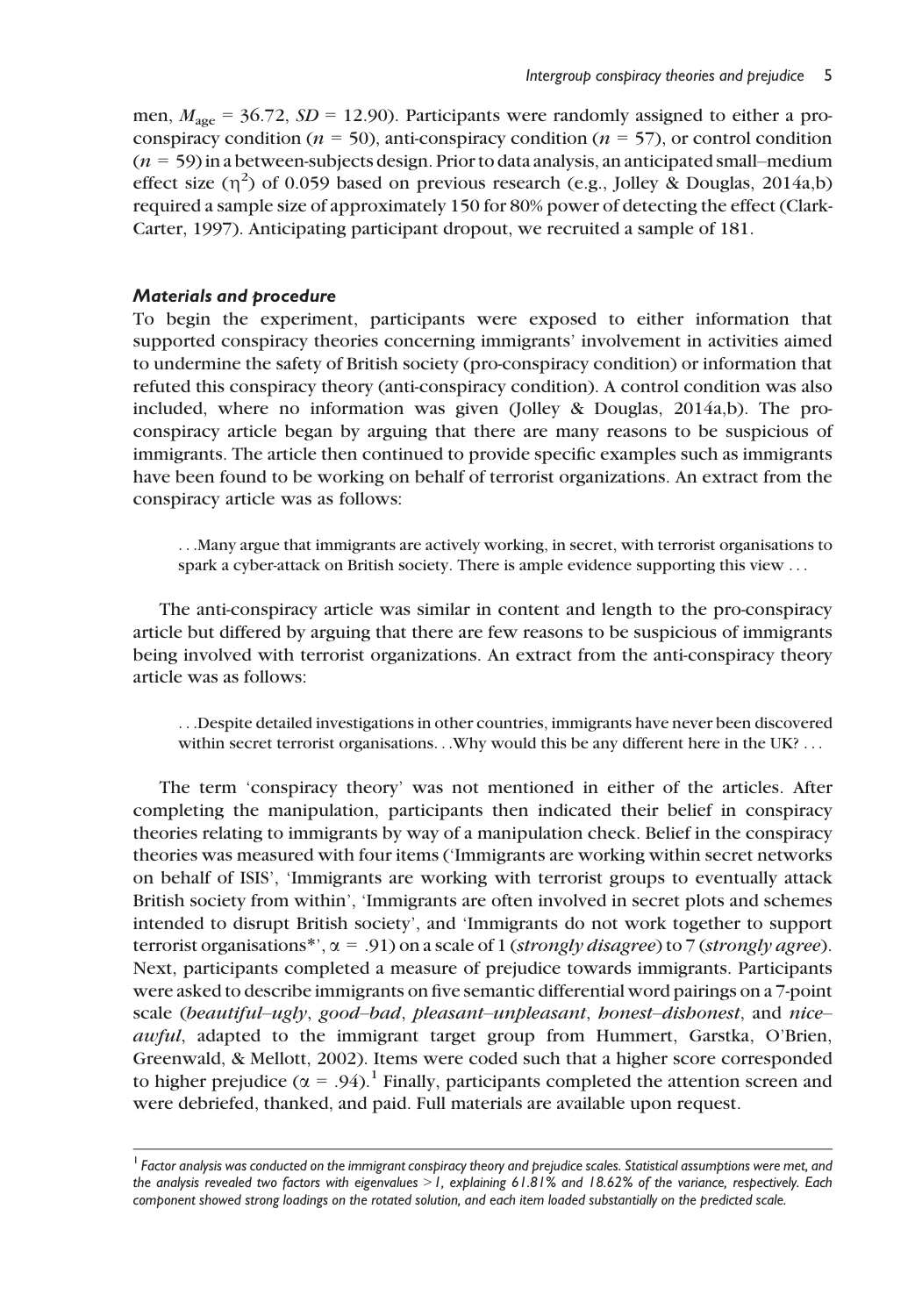#### Results and discussion

#### Manipulation check

A one-way ANOVA confirmed the effect of exposure to conspiracy theories (proconspiracy vs. anti-conspiracy vs. control) on belief in conspiracy theories, *F*(2, 163) = 7.50,  $p = .001$ ,  $\eta^2 = .10$ . Pairwise comparisons revealed that conspiracy belief was significantly higher in the pro-conspiracy condition  $(M = 3.50, SD = 1.70)$  compared to both the anti-conspiracy condition  $(M = 2.54, SD = 1.36, p < .001, d = .62)$  and the control condition ( $M = 2.53$ ,  $SD = 1.37$ ,  $p = .001$ ,  $d = .63$ ). The manipulation was therefore successful. In line with previous research, there was no difference in conspiracy belief between the anti-conspiracy condition and control condition ( $p = .972$ ; Jolley & Douglas, 2017).

#### Exposure to immigrant conspiracy theories and prejudice

A second ANOVA then examined the effect of exposure to conspiracy theories on prejudice. A significant omnibus effect of condition on prejudice was observed, *F*(2, 163) = 3.68,  $p = .027$ ,  $\eta^2 = .04$ . Pairwise comparisons demonstrated that prejudice was significantly higher in the pro-conspiracy condition ( $M = 3.98$ ,  $SD = 1.00$ ) compared to both the anti-conspiracy  $(M = 3.56, SD = 0.96, p = .023, d = .43)$  and the control condition ( $M = 3.53$ ,  $SD = 0.88$ ,  $p = .016$ ,  $d = .50$ ). There were no differences in prejudice between the anti-conspiracy condition and control ( $p = .899$ ,  $d = .00$ ).

The results of Study 1 provide the first experimental demonstration of the impact of exposure to intergroup conspiracy theories on prejudice.<sup>2</sup> Previous research has provided evidence of a cross-sectional association between conspiracy beliefs and prejudice (e.g., Golec de Zavala & Cichocka, 2012; Kofta & Sezdek, 2005). By manipulating exposure to conspiracy theories in an experimental design, we can confirm the causal relationship between conspiracy theories and prejudice towards an alleged conspiring outgroup.

#### STUDY 2

Study 2 sought to replicate this effect in a different intergroup context. Previous research suggests an association between Jewish conspiracy stereotypes and anti-Semitic attitudes (e.g., Golec de Zavala & Cichocka, 2012; Kofta & Sezdek, 2005). In the current investigation, we aimed to provide causal evidence of this effect by demonstrating that exposure to Jewish conspiracy theories can increase prejudice towards this group. We also included a measure of discrimination. Specifically, we asked participants whether or not they would vote for a Jewish candidate in an election. We predicted and tested a simple mediational model in which exposure to conspiracy theories relating to Jewish

<sup>2</sup> *A mediation analysis was also conducted to examine whether the effect of exposure to conspiracy theories on prejudice is explained by increased belief in conspiracy theories relating to immigrants. This was carried out using Hayes' (2013) bootstrapping method for indirect effects, using PROCESS Model 4, including one mediator with 5,000 bootstrapped resamples and a 95% confidence interval. Because the independent variable had three levels, indicator coding was used to create two dummy variables. The pro-conspiracy condition was coded as the reference group and was compared to the anti-conspiracy condition (D1) and control (D2) separately. Results confirmed that the indirect effect was significant in both cases. When compared to both the anti-conspiracy condition and the control condition, exposure to conspiracy theories increased prejudice towards immigrants via increases in belief in conspiracy theories.*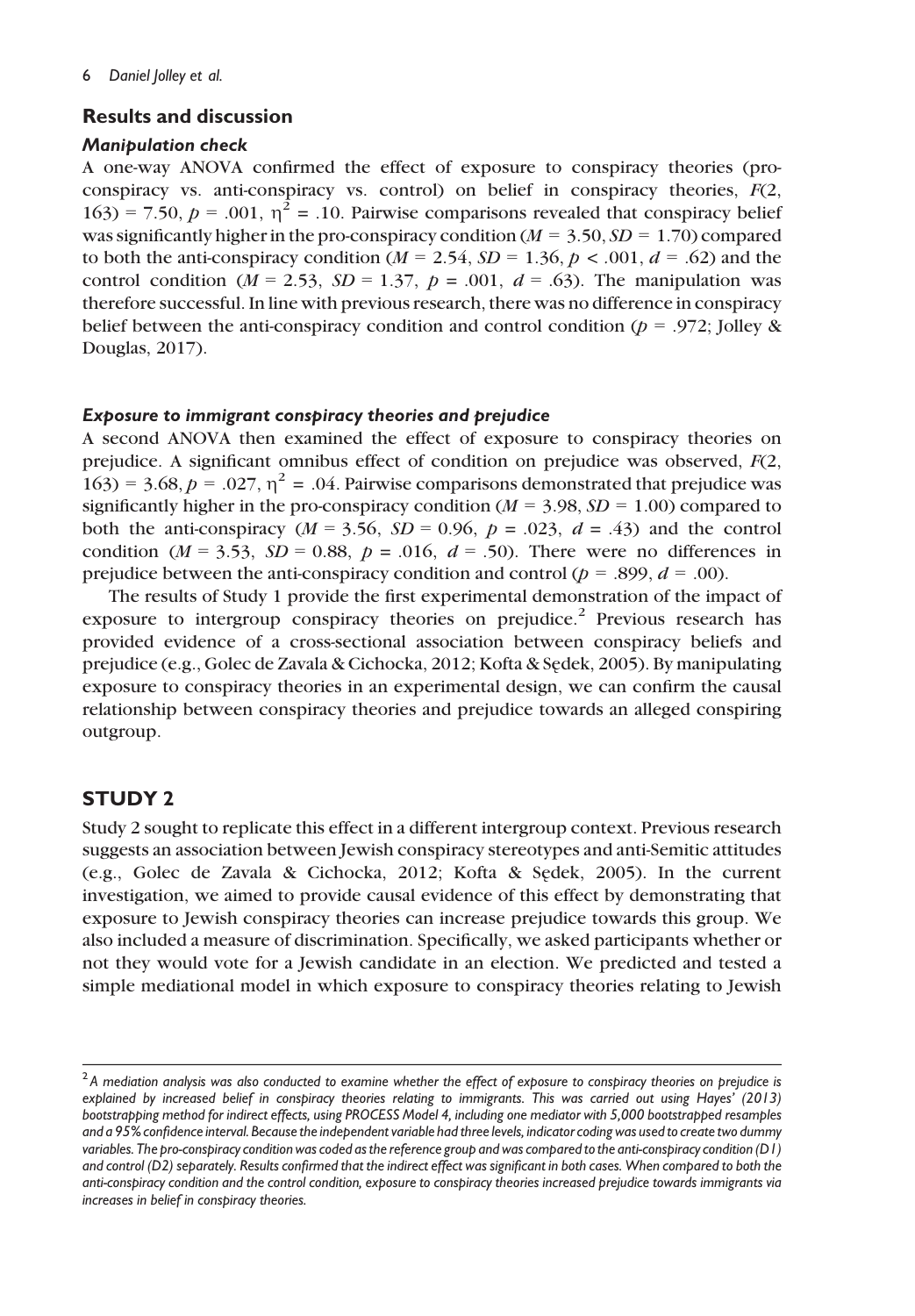people would increase anti-Semitic prejudice which then would increase discrimination towards this group.

#### Method

#### Participants and design

One hundred and eighty-nine participants (99 men, 85 women, 4 trans/other, and 1 who did not report their gender) were recruited online via *Prolific Academic.* Participants were all residents of the United Kingdom and received a small fee in exchange for their participation. As in Study 1, participants completed attention check items and a timer was also used to identify participants who had spent less than 30 s reading the conspiracy theory material. Participants who failed these screening measures were removed from analyses, alongside participants who also indicated that they were of Jewish origin. The final sample size used for data analysis was 173 (81 women, 88 men, and 4 trans/other,  $M<sub>age</sub> = 31.12, SD = 10.73$ . Participants were randomly assigned to either the proconspiracy condition ( $n = 57$ ), anti-conspiracy condition ( $n = 56$ ), or control condition (*n =* 60) in a between-subjects design. Similarly, to Study 1, an anticipated small–medium effect size  $(\eta^2)$  of 0.059 required a sample size of approximately 150 for 80% power of detecting the effect (Clark-Carter, 1997). Anticipating participant dropout, we recruited a final sample of 189.

#### Materials and procedure

As in Study 1, participants were presented with either pro-conspiracy information, anticonspiracy information, or a no information control condition. The pro-conspiracy article suggested that Israel orchestrated attacks on the Twin Towers on 11 September 2001. An extract from the conspiracy article was as follows:

...one reason is that many Jewish employees in the Twin Towers were not at work on September  $11<sup>th</sup>$ , suggesting that they were pre-warned by Israeli intelligence that the attacks were going to happen...

The anti-conspiracy article was similar in content to the pro-conspiracy article but differed by arguing that there are few reasons to doubt the official account of events. An extract from the anti-conspiracy theory article was as follows:

...there is no evidence to suggest that Jewish employees in the Twin Towers were absent from work on that day and that they were pre-warned about the attacks by Israeli intelligence...

As in Study 1, the term 'conspiracy theory' was not mentioned in either of the articles. After completing the manipulation, participants completed a manipulation check where belief in conspiracy theories about Jewish people was measured with five items (e.g., 'Jewish people have controlled other international affairs for decades'; 'Israeli intelligence officers pre-warned Jewish employees about the attacks on the Twin Towers'; 'Jewish people have a controlling influence over international affairs, such as finance and the film industry',  $\alpha = .86$ ) on a scale of 1 (*strongly disagree*) to 7 (*strongly agree*). Participants then completed the dependent variables relating to prejudice. First, participants rated Jewish people on the semantic differential word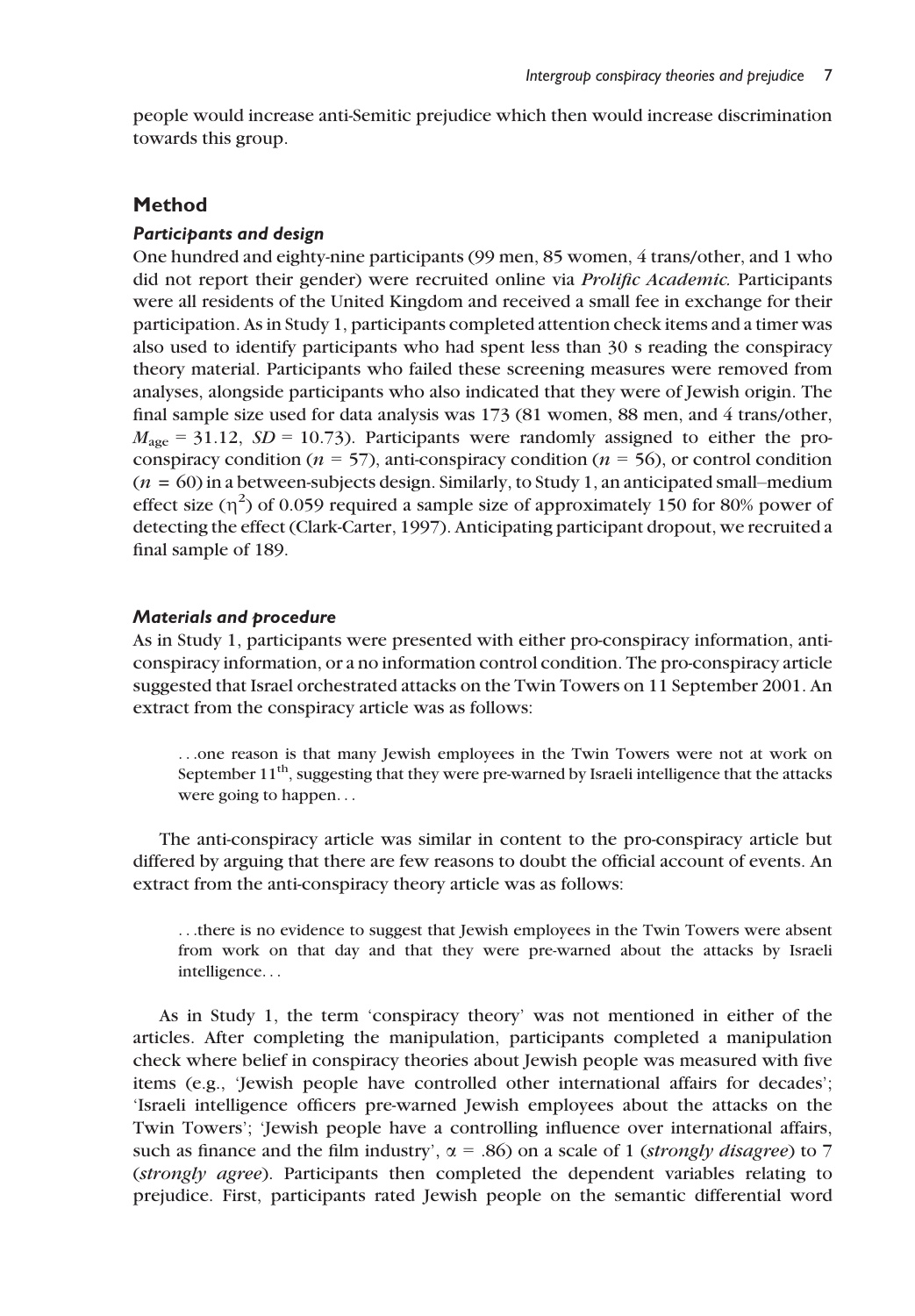pairings as used in Study 1 (e.g., *beautiful–ugly*,  $\alpha = .94$ ).<sup>3</sup> Second, a measure of stereotypes was included, where participants were asked to complete four sentences ('how [insert adjective] are Jewish people?', adapted from Cuddy, Fiske, and Glick (2007) on a 1 (*not at all*) to 7 (*very*) scale, which measured competence (competent, capable; Spearman–Brown coefficient = .96) and warmth (warm, friendly; Spearman– Brown coefficient = .95). Third, participants were then asked to complete a measure of dehumanization, where participants were asked to rate 'how much Jewish people are likely to feel each of the emotions' (adapted from Vezzali, Capozza, Stathi, & Giovannini, 2012). Participants were asked to rate uniquely human (positive: hope, pride, and negative: remorse, shame;  $\alpha = .84$ ) and non-uniquely human (positive: pleasure, excitement, and negative: anger, fear;  $\alpha = .90$ ) emotions on a 1 (*not at all*) to 7 (*very*) scale. Each of the prejudice measures was counterbalanced. Finally, as a measure of discrimination, participants completed an anti-Jewish voting bias measure (adapted from Bilewicz *et al.*, 2013). Participants were asked to indicate whether they would vote for a Jewish candidate within a parliamentary election from 1 (*would vote*) to 7 (*would not vote*). To conclude the experiment, participants completed the attention screen and were then debriefed, thanked, and paid.

#### Results and discussion

#### Manipulation check

Exposure to conspiracy theories was shown to have the expected influence on belief in Jewish conspiracy theories,  $F(2, 170) = 21.51$ ,  $p < .001$ ,  $\eta^2 = .25$ . Specifically, belief in Jewish conspiracy theories was significantly higher in the conspiracy condition  $(M = 2.78, SD = 1.45)$  than the anti-conspiracy condition  $(M = 1.48, SD = 1.55)$ ,  $p < .001, d = .87$  and the control condition  $(M = 1.93, SD = 1.00, p < .001, d = .68)$ . The manipulation was therefore successful. Contrary to Study 1, belief in conspiracy theories was also significantly lower in the anti-conspiracy condition than the control condition (*p* = .003, *d* = .35).

#### Exposure to Jewish conspiracy theories, prejudice, and discrimination

A one-way ANOVA examined the influence of exposure to conspiracy theories on affective prejudice. There was a significant omnibus effect,  $F(2, 170) = 4.03$ ,  $p = .019$ ,  $\eta^2$  = .05. Pairwise comparisons confirmed that prejudice was significantly higher in the conspiracy condition ( $M = 3.32$ ,  $SD = 0.94$ ) than the anti-conspiracy condition  $(M = 2.80, SD = 1.00, p = .008, d = .54)$  and the control condition  $(M = 2.91,$  $SD = 1.15$ ,  $p = .034$ ,  $d = .39$ ). There was no difference in prejudice between the anti-conspiracy and control condition ( $p = .545$ ,  $d = .10$ ). There were no reported differences on the cognitive dimensions of prejudice (stereotypes and dehumanization [uniquely human or non-uniquely human],  $p > .05$ ), so these were not analysed further.

Another ANOVA examined the influence of conspiracy condition on participants' intentions to vote for a political candidate who was known to have Jewish ethnic

<sup>3</sup> *Factor analysis was conducted on the Jewish conspiracy theory and prejudice scales. Statistical assumptions were met, and the analysis revealed two factors with eigenvalues* >*1, explaining 46.72% and 27.71% of the variance respectively. Each component showed strong loadings on the rotated solution, and each item loaded substantially on the predicted scale.*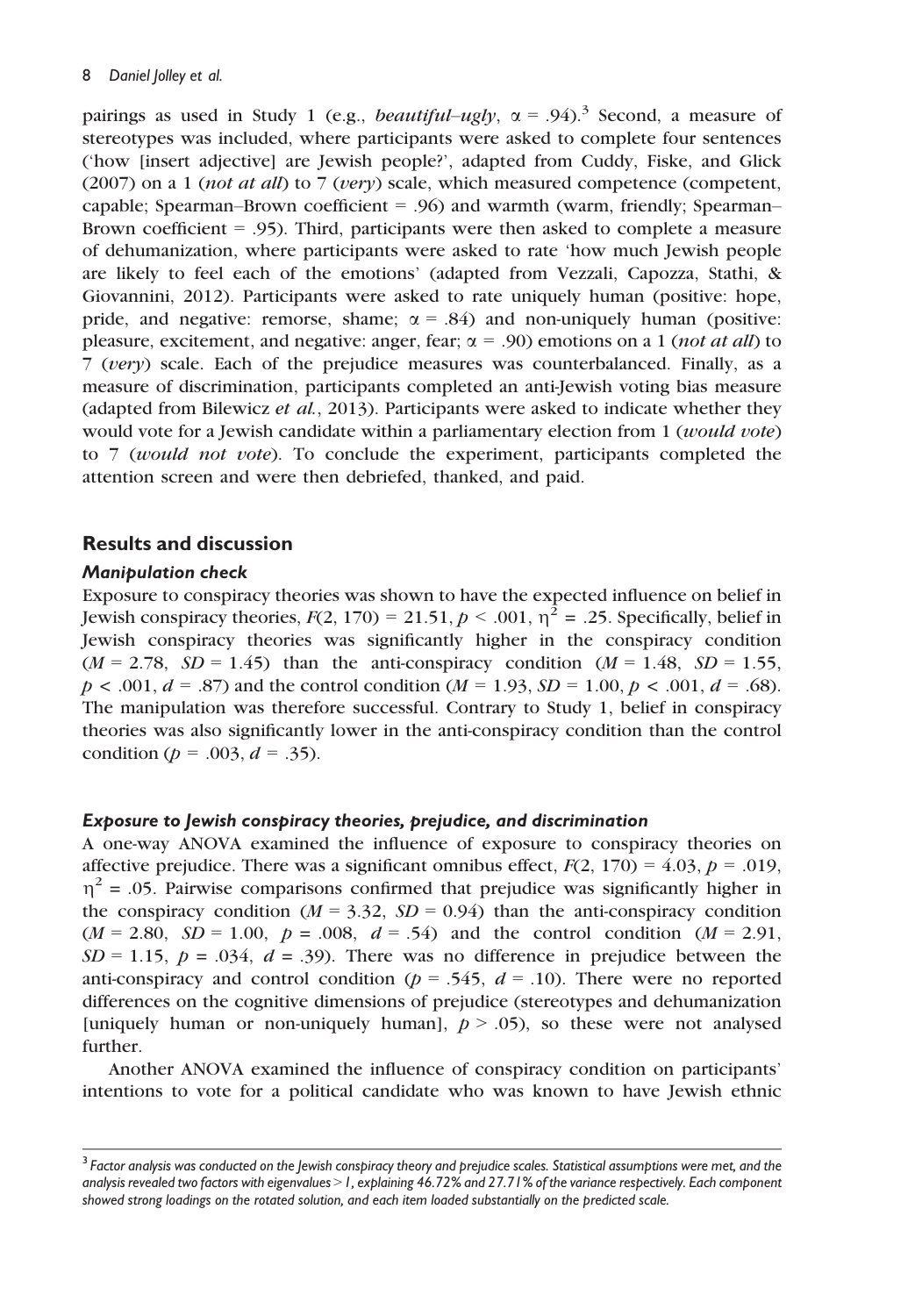origin, as a measure of discrimination. Again, there was a significant omnibus effect of condition,  $F(2, 170) = 3.29$ ,  $p = .040$ ,  $\eta^2 = .04$ . Specifically, discrimination towards a Jewish political candidate was significantly higher in the conspiracy condition  $(M = 2.30, SD = 1.60)$  than the anti-conspiracy condition  $(M = 1.66, SD = 0.98,$  $p = .013$ ,  $d = .48$ ), and marginally higher than the control condition ( $M = 1.88$ ,  $SD = 1.37$ ,  $p = .097$ ,  $d = .28$ ). Voting intentions did not differ between the anticonspiracy condition and control ( $p = .374$ ,  $d = .18$ ).

A mediation analysis was then conducted to examine whether the effect of exposure to conspiracy theories on anti-Jewish discrimination could be explained by increased prejudice towards this group. This was carried out using Hayes' (2013) bootstrapping method for indirect effects, using PROCESS Model 4, including one mediator with 5,000 bootstrapped resamples and a 95% confidence interval with indicator coding. The proconspiracy condition was coded as the reference group and was compared to the anticonspiracy condition (D1) and control (D2) separately. Results (see Figure 1) confirmed that the indirect effect was significant in both cases. When compared to both the anticonspiracy condition and the control condition, exposure to conspiracy theories increased discrimination towards a Jewish political candidate via increases in prejudice towards this group.

Study 2 provides further support to the prediction that exposure to intergroup conspiracy theories can increase prejudice towards the group implicated in the conspiracy. Results are demonstrated in a different intergroup context with a different target outgroup, and also show that exposure to conspiracy theories not only affects attitudinal prejudice but also intended behaviour towards the outgroup.<sup>4</sup> We also found, however, that exposure to conspiracy theories may more strongly impact the affective vs. cognitive dimensions of prejudice. Whilst exposure to conspiracy theories increased affective prejudice, there was no reported difference on stereotypes or dehumanization. Nonetheless, Study 2 provides evidence that exposure to intergroup conspiracy theories can change the way we *feel* – and potentially behave – towards implicated outgroups.

#### STUDY 3

Across two studies, we have experimentally demonstrated that exposure to conspiracy theories can increase prejudice towards the outgroup implicated in the conspiracy theory (Study 1), which, in turn, can lead to discrimination towards that group (Study 2). In Study 3, we examined whether the prejudice-enhancing effect of conspiracy theories may generalize even beyond the group implicated in the conspiracy to other, unrelated outgroups. It was expected that exposure to conspiracy theories about Jewish people may not only increase the level of prejudice towards Jewish people but that these negative attitudes may then generalize to other secondary outgroups (an *attitude generalization effect*; Fazio *et al.*, 2004). Importantly, if this generalization effect is observed, it would suggest that the detrimental consequences of conspiracy theories for intergroup relations may be even more widereaching than originally conceived.

<sup>4</sup> *As in Study 1, we also ran a mediation analysis using indicator coding where we found that exposure to conspiracy theories (vs. anti-conspiracy vs. control) was indirectly associated with prejudice and discrimination towards Jewish people through increased belief in conspiracy theories, respectively. This provides confidence that conspiracy theories are driving the reported effects.*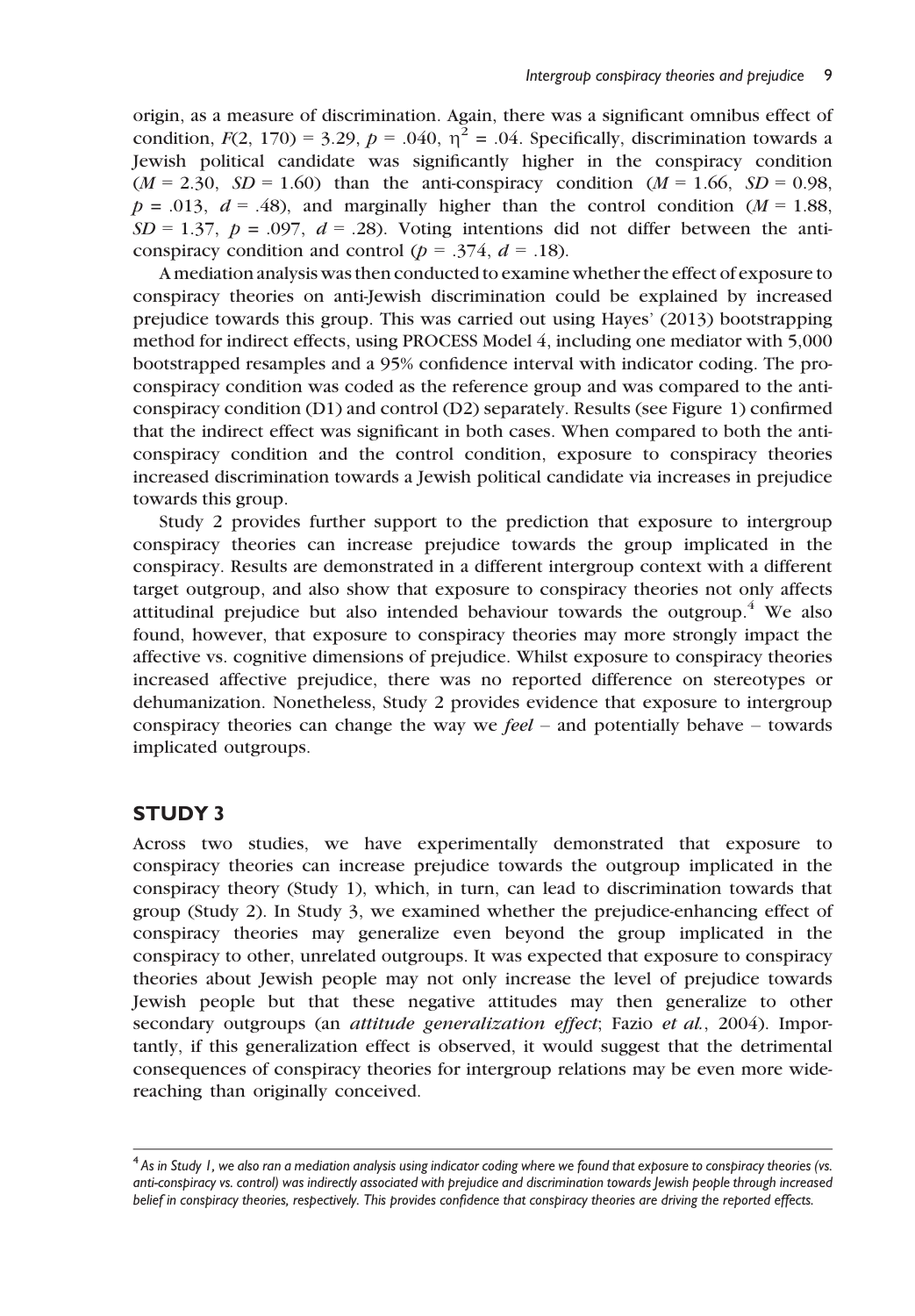

D1: Indirect effect: -0.22 (SE: .10); Bootstrapped CI (95%): -0.4671/-0.0701

D2: Indirect effect:  $-0.17$  (*SE*: .10); Bootstrapped CI (95%):  $-0.4412/-0.0190$ 

Figure 1. A simple mediation test of conspiracy condition (D1, conspiracy versus anti-conspiracy/ conspiracy, versus D2, conspiracy versus conspiracy/anti-conspiracy) on discrimination (DV) through prejudice towards Jewish people in Study 2 (MV) (*N* = 173; 5,000 bootstrap samples). *Note.* First number represents *b* statistic, and the second is the *SE \*p < .*10. \*\**p <* .05. \*\*\**p <* .001.

#### Method

#### Participants and design

One hundred and twenty-four participants (57 men, 64 women, 2 trans/other, and 1 who would rather not say,  $M_{\text{age}} = 34.69$ ,  $SD = 10.88$ ) were recruited online via *Prolific Academic*. Participants were all residents of the United Kingdom and received a small fee in exchange for their participation. As in the previous studies, participants who failed attention screening measures were removed from the analysis, alongside those participants who indicated they were of Jewish origin. The final sample size used for data analysis was 114 (50 women, 61 men, 2 trans/other, and 1 who would rather not say,  $M_{\text{age}} = 34.80, SD = 10.86$ . The design was refined in Study 3 to focus only on the proconspiracy ( $n = 52$ ) and control condition ( $n = 62$ ). Effects in Study 1 and 2 were consistent in demonstrating an increase in prejudice in the pro-conspiracy condition relative to the anti-conspiracy condition, so we removed the anti-conspiracy condition in Study 3. Comparison focused on the difference between the pro-conspiracy condition and the control condition. A small–medium effect size (*d*) of 0.54 determined from the previous studies required a sample size of approximately 110 for 80% power of detecting the effect. Anticipating participant dropout (which after running Study 1 and 2 on the same platform was lower than we first anticipated), we targeted 124 participants.

#### Materials and procedure

In a between-groups design, participants were exposed to either information that supported conspiracy theories surrounding Jewish people (pro-conspiracy condition) or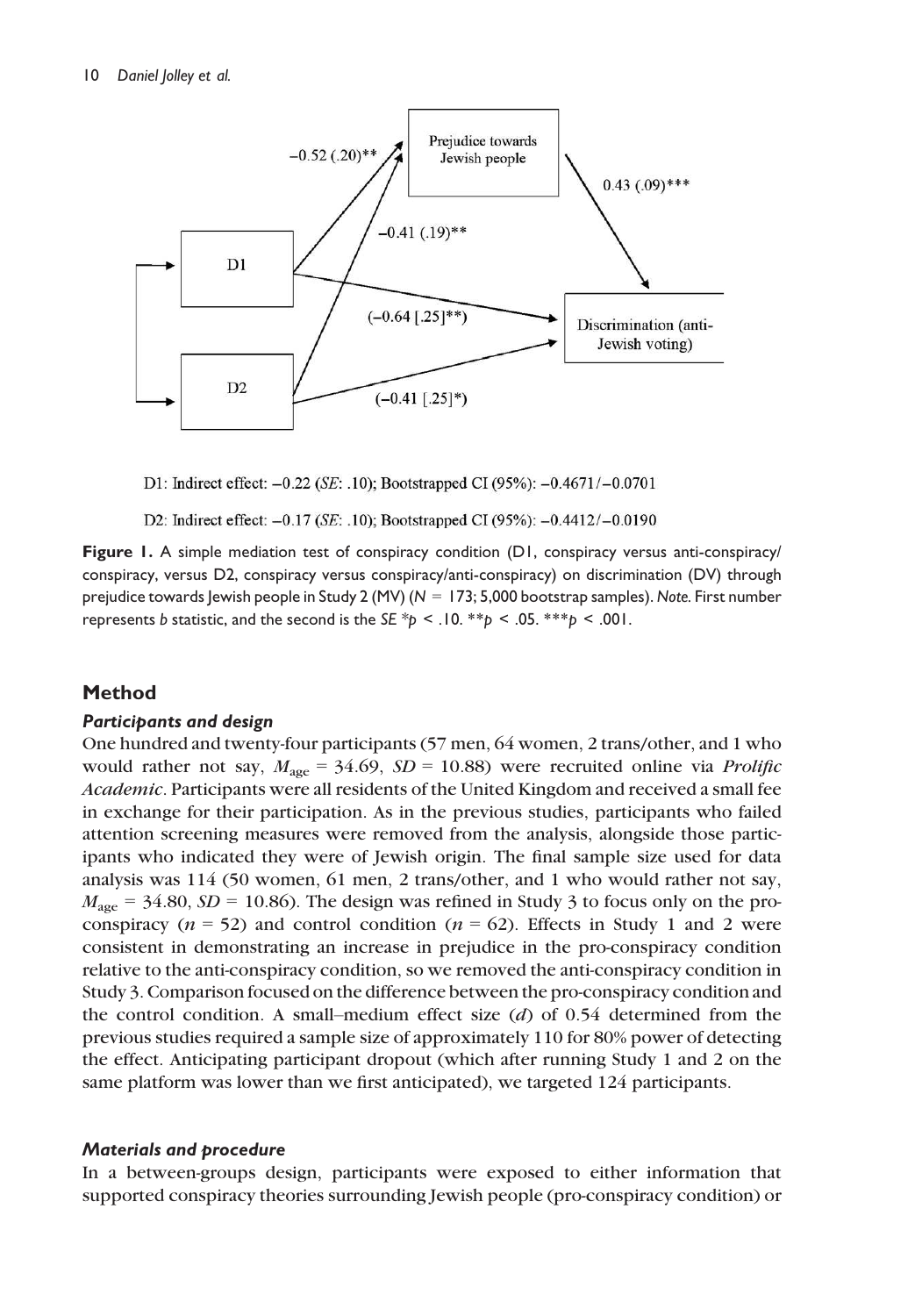no information (control condition). Participants then completed the same measure of belief in Jewish conspiracy theories as used in Study 2 by way of a manipulation check  $(\alpha = .88)$ . To measure prejudice, participants completed a feeling thermometer scale (Haddock, Zanna, & Essess, 1993). Participants were asked to indicate how cold (unfavourable) or warm (favourable) they feel towards Jewish people, in general, on a scale from  $0^{\circ}$  to  $100^{\circ}$ . To make interpretation of the data easier, the thermometer scale was reversed-coded so that higher values indicated high levels of prejudice. Participants then completed this same measure to indicate their feelings towards a number of other, secondary groups, specifically Americans, Irish, Australians, Asians, rich people, feminists, housewives, disabled people, elderly people, Arabs, people on benefits, and poor people (adapted from Harwood *et al.*, 2011). The order of these secondary groups was randomized across participants. To conclude, participants completed attention check questions and were debriefed, thanked, and paid.

#### Results and discussion

#### Manipulation check

An independent samples*t*-test was conducted with conspiracy condition (pro-conspiracy vs. control) as the independent variable and scores on belief in Jewish conspiracy theories as the dependent variable. As expected, exposure to Jewish conspiracy theories resulted in significantly higher conspiracy theory belief ( $M = 2.85$ ,  $SD = 1.31$ ), compared to the control condition ( $M = 2.09$ ,  $SD = 0.93$ ),  $t(112) = 3.59$ ,  $p < .001$ ,  $d = .67$ . The manipulation was therefore successful.

#### Exposure to Jewish conspiracy theories and prejudice

A second *t*-test confirmed the impact of conspiracy condition on prejudice towards Jewish people as the dependent variable. As predicted, prejudice towards Jewish people was significantly higher in the experimental condition ( $M = 38.25$ ,  $SD = 21.14$ ) compared to the control ( $M = 31.15$ ,  $SD = 16.10$ ),  $t(112) = -2.04$ ,  $p = .044$ ,  $d = .38$ .

The generalized consequences of exposure to conspiracy theories were investigated by examining the indirect path from exposure to conspiracy theories to prejudice towards the secondary outgroups*through* prejudice towards Jewish people.<sup>5</sup> The examination of the indirect path constitutes the most appropriate analysis to examine the generalization effects as it specifically tests the generalization process in which exposure to conspiracy theories increases prejudice towards the target outgroup, which then spreads to other, uninvolved outgroups (for similar procedure, see Harwood *et al.*, 2011; Vezzali & Giovannini, 2012). This indirect effect was tested using Hayes' (2013) bootstrapping method for indirect effects, using PROCESS Model 4, with 5,000 bootstrapped resamples and a 95% confidence interval. Separate models were performed for each of the secondary outgroups (12 models in total). Significant indirect effects emerged in each case. Point estimates and confidence intervals are reported in Table 1, ordered by magnitude of the indirect effect.

<sup>5</sup> *A MANOVA was conducted with the conspiracy condition as the independent variable and prejudice towards a variety of other outgroups as the dependent variables. Exposure to Jewish conspiracy theories influenced prejudice towards people on benefits,* F  $(2, 110) = 4.84$ , p  $= .010$ ,  $\eta^2 = .07$ ). Specifically, prejudice was higher towards people on benefits in the conspiracy condition *(*M = *52.23,* SD = *17.78) than the control condition (*M = *42.23,* SD = *15.47). There were no other direct effects on the other secondary groups.*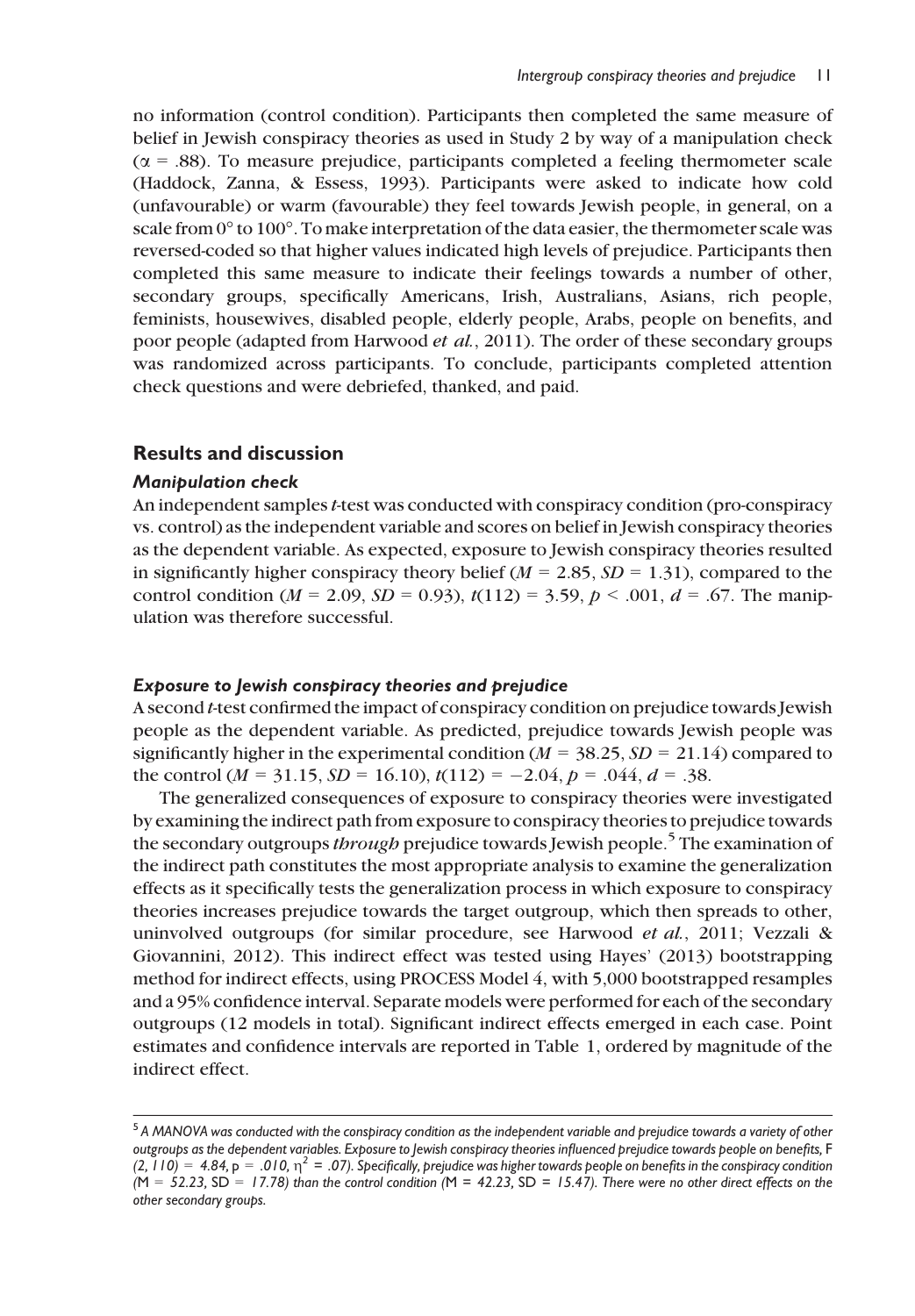| Social group       | Pro-conspiracy (M [SD]) | Control ( <i>M</i> [SD]) | Indirect effect (SE) | <b>LLCI</b> | <b>ULCI</b> |
|--------------------|-------------------------|--------------------------|----------------------|-------------|-------------|
| Asians             | 37.40 (19.58)           | 30.23 (18.04)            | $-5.50(2.68)$        | $-10.7197$  | $-0.1897$   |
| Arabs              | 43.81 (20.82)           | 41.90 (17.54)            | $-4.83(2.34)$        | $-9.3739$   | $-0.2320$   |
| <b>Irish</b>       | 27.96 (19.67)           | 26.85 (19.67)            | $-4.75(2.40)$        | $-9.8326$   | $-0.2720$   |
| Americans          | 38.48 (20.12)           | 34.58 (21.73)            | $-4.53(2.56)$        | $-9.5437$   | $-0.2656$   |
| Australians        | 30.48 (19.50)           | 26.79 (17.47)            | $-4.43(2.22)$        | $-9.1618$   | $-0.4317$   |
| Disabled people    | 26.04 (19.51)           | 23.39 (18.17)            | $-4.29(2.14)$        | $-8.7850$   | $-0.2989$   |
| Housewives         | 32.29 (21.75)           | 28.95 (18.02)            | $-4.24(2.09)$        | $-8.5113$   | $-0.2650$   |
| Elderly people     | 26.52 (19.30)           | 23.39 (18.17)            | $-3.80(1.85)$        | $-7.4485$   | $-0.2942$   |
| Poor people        | 35.38 (16.30)           | 31.76 (18.01)            | $-3.21(1.68)$        | $-6.8645$   | $-0.0949$   |
| People on benefits | 52.23 (16.78)           | 42.23 (15.47)            | $-3.17(1.68)$        | $-7.0037$   | $-0.2808$   |
| Rich people        | 49.52 (18.45)           | 45.16 (18.21)            | $-2.98(1.64)$        | $-7.0689$   | $-0.1132$   |
| Feminists          | 43.38 (24.78)           | 43.03 (21.01)            | $-2.68(1.54)$        | $-6.6918$   | $-0.4956$   |

Table 1. Table of simple mediation (and descriptive statistics) from exposure to conspiracy theories (IV) to increased levels to prejudice towards Jewish people(MV), on prejudice towards secondary outgroups (DV) in Study 3 (*N* <sup>=</sup> 114; 5,000 bootstrap samples)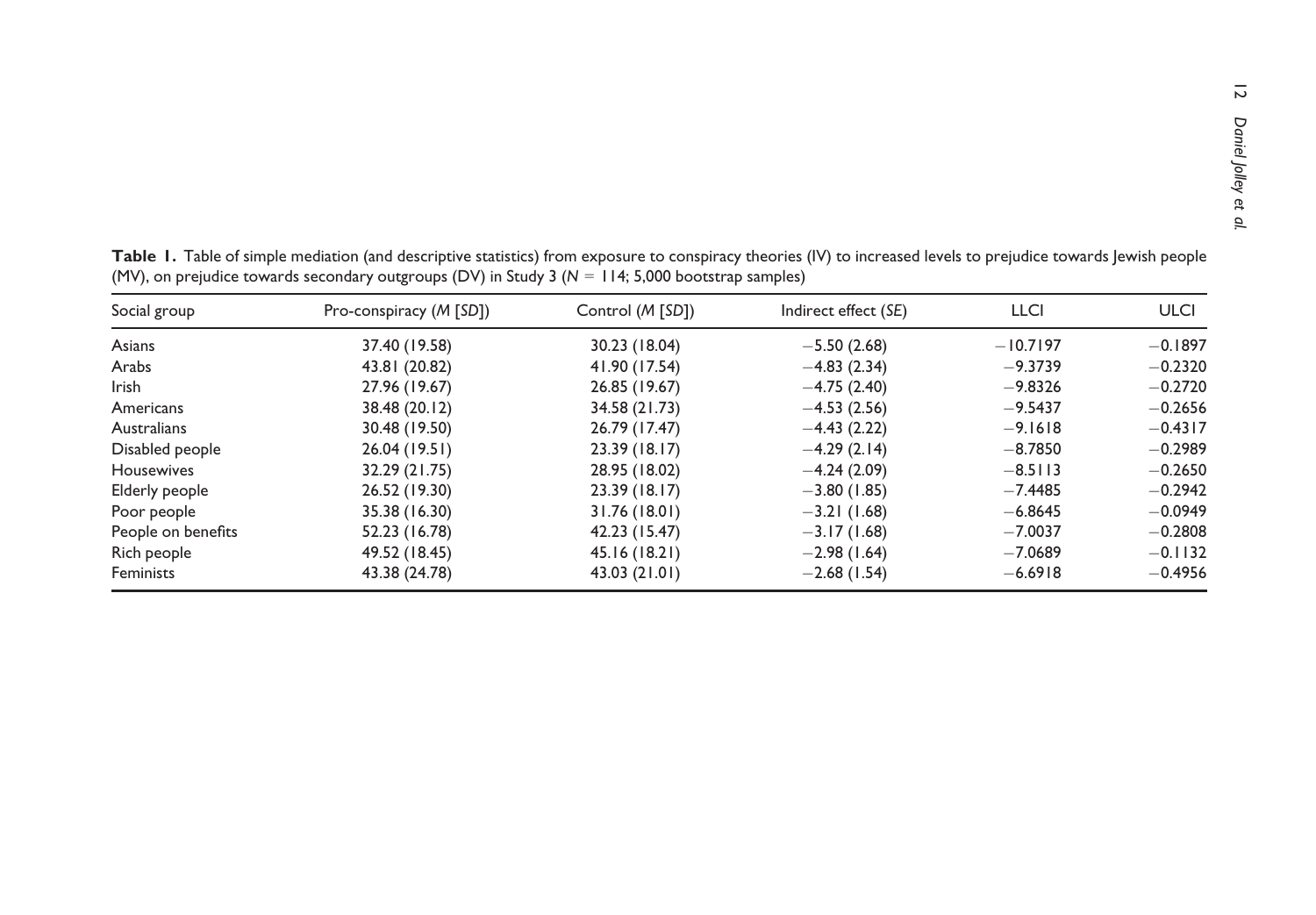In Study 3, we provide the first evidence that exposure to conspiracy theories not only increases prejudice towards the outgroup implicated in the alleged conspiracy but also towards other, uninvolved outgroups. Specifically, our results point to an indirect effect, such that exposure to conspiracy theories relating to Jewish people increases prejudice towards secondary outgroups via increases in prejudice towards Jewish people. This spreading of prejudiced attitudes was apparent across a range of different outgroups including Americans, Arabs, the elderly, poor people, and people on benefits. Previous findings suggest that transfer effects emerge most strongly for groups that are perceived to be similar to the primary outgroup, and least strongly to dissimilar groups (Harwood *et al.*, 2011). Interestingly, if we adopt a stereotype content model perspective (Fiske, Cuddy, Glick, & Xu, 2002) we can see that, generally, indirect effects were strongest for groups that, along with Jewish people, are classified as high in competence (e.g., Asians, Irish, Americans, Australians) as opposed to low competence groups (e.g., the elderly, poor people, people on benefits). Ultimately, however, findings suggest the consequences of exposure to conspiracy theories for intergroup relations may be much broader than originally conceived, and capable of reducing more widespread intergroup tolerance.

#### GENERAL DISCUSSION

Across three studies, the current research has provided experimental evidence of the impact of conspiracy theories on intergroup attitudes. In Study 1, exposure to conspiracy theories about immigrants increased prejudice towards this group. Study 2 replicated these results in a different intergroup context where prejudice translated into biased behavioural tendencies towards Jewish people. Study 3 then showed that exposure to Jewish conspiracy theories not only increased prejudice towards this group but also indirectly increased prejudice towards a range of other groups.

These findings make a number of important advances on previous work. First, previous examinations of the association between conspiracy theories and prejudice have relied on cross-sectional data (e.g., Bilewicz & Sedek, 2015; Golec de Zavala & Cichocka, 2012; Kofta & Sezdek, 2005;). Here, we offer the first experimental demonstration of the causal impact of exposure to conspiracy theories on prejudice towards the implicated outgroup. Findings were replicated in two different intergroup contexts, not just examining prejudice and conspiracy theories regarding Jewish people as in previous studies (e.g., Golec de Zavala & Cichocka, 2012; Kofta & Sezdek, 2005), but also European immigrants who represent another group that has been the subject of conspiracy theories in recent years. In both intergroup contexts, we provided novel experimental evidence that simply being exposed to conspiracy theories can impair intergroup relations.

Second, we have demonstrated that exposure to intergroup conspiracy theories can lead to discriminatory action – in this case, an anti-Jewish voting bias. This finding extends previous cross-sectional findings (e.g., Bilewicz *et al.*, 2013) and provides evidence for the assertion by Bilewicz and Sedek (2015) that Jewish conspiracy theories are a strong predictor of discriminatory intentions. This effect was mediated by increased prejudiced attitudes. It is clear, therefore, that this research demonstrates the practical consequences of conspiracy theories in a new domain (e.g., Jolley & Douglas, 2014a,b). The work extends the psychological work examining conspiracy theories and prejudice by uncovering the wider impact that exposure to conspiracy theories may have on intergroup relations.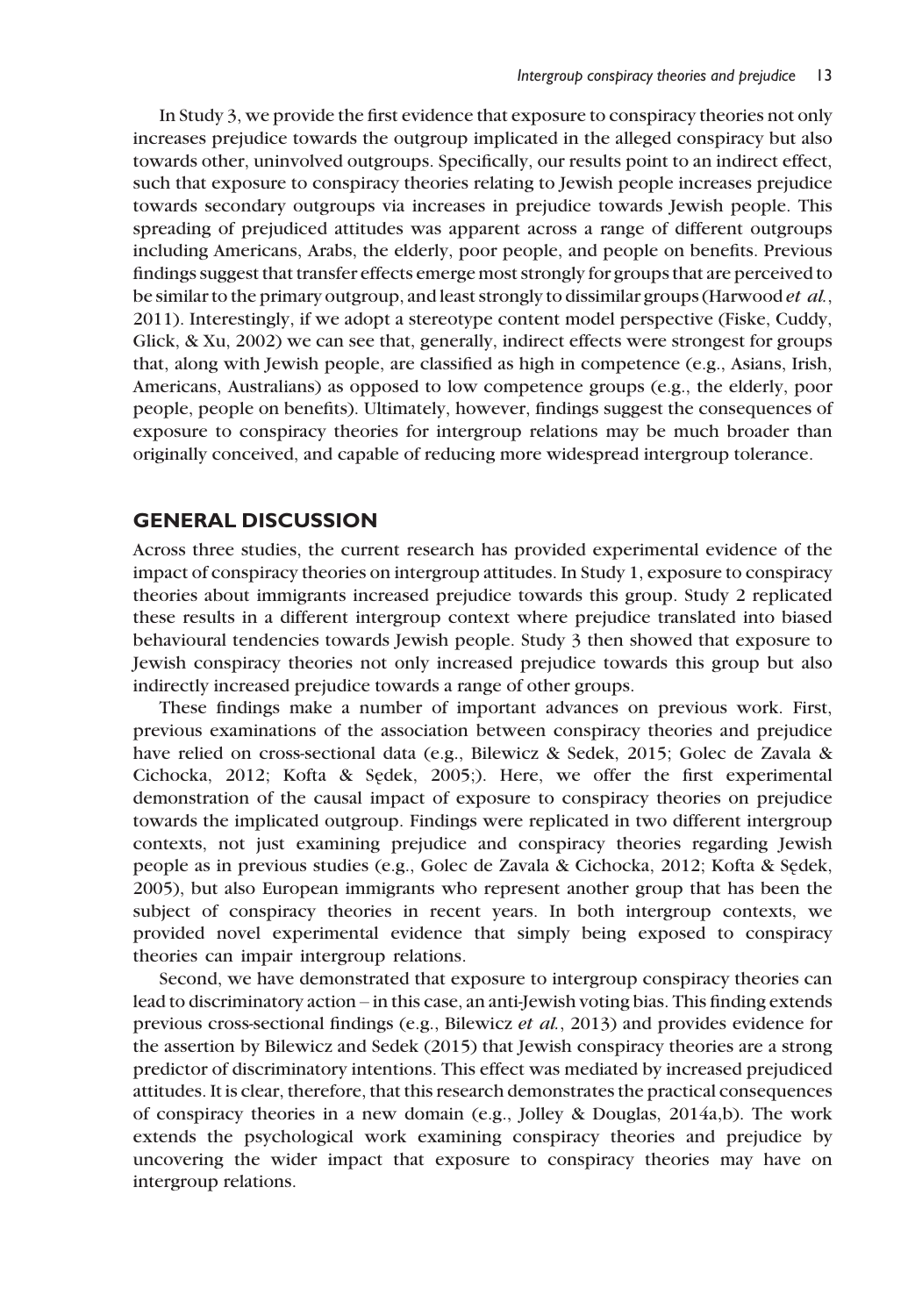Third, and perhaps most importantly, the current research demonstrates how the prejudice-enhancing effects of intergroup conspiracy theories are not limited to the group targeted by the conspiracy but can spread to other, uninvolved groups. In Study 3, exposure to conspiracy theories relating to the actions of Jewish people was found not only to increase prejudice towards this group, but also to indirectly increase prejudice towards other social groups such as Americans, Asians, and Arabs. This effect occurred via a process of attitude generalization in which conspiracy theories about a particular outgroup increased prejudice towards them, and these negative attitudes then generalized to other, secondary outgroups.

The fact that we did not find a direct effect of exposure to conspiracy theories on secondary outgroup attitudes does not undermine the validity of our results. It is the indirect path, in which exposure to conspiracy theories increases prejudice towards secondary groups *through* prejudice towards the primary outgroup that provides evidence of attitude generalization. These findings remind us of the secondary transfer effects of intergroup contact (e.g., Pettigrew, 2009; Tausch *et al.*, 2010), where this pattern of indirect effects in the absence of direct effects is similarly common (e.g., Brylka *et al.*, 2016; Drury, Abrams, Swift, Lamont, & Gerocova, 2017; Harwood *et al.*, 2011; Vezzali & Giovannini, 2012). Importantly, our findings suggest that conspiracy theories not only have the potential to increase prejudice towards the group at the centre of the alleged conspiracy but can transfer to other, uninvolved groups. There is also some evidence that the magnitude of the effects was stronger in general for groups perceived to be similar (e.g., highly competent) to the alleged conspirators. Finding strategies that can break this negative spiral will represent an important challenge for future research.

There are some limitations to the present work that should be acknowledged. First, although we demonstrate that exposure to conspiracy theories can fuel prejudice and discrimination; this effect – although small – appears to be stronger for affective versus cognitive dimensions of prejudice. In Study 2, we found that exposure to conspiracy theories did not change the stereotypes of Jewish people, nor did exposure to conspiracy theories lead to the dehumanization of a Jewish person. Research in other areas has uncovered similar discrepancies between different dimensions of prejudice. For example, positive intergroup contact has been shown to primarily produce more favourable outgroup evaluations (affective), which scholars argue is because cognitive dimensions (e.g., stereotypes) of prejudice are more resistant to change (e.g., Aberson, 2015; Wolsko, Park, Judd, & Bachelor, 2003). In future research, the differences between these dimensions of prejudice and conspiracy exposure could be further explored. Further, whilst we did have a measure of discrimination in these studies, we relied on a measure of behavioural intentions. We know that intentions do not always correlate strongly with behaviour (Sheeran, 2002). Future research should, therefore, examine whether exposure to Jewish conspiracy theories leads to measurable behavioural change towards the outgroup, such as maintaining social distance or withholding resources (e.g., Bilewicz *et al.*, 2013, who examined a measure of preventing Jewish people from buying land).

Participants in both the pro- and anti-conspiracy conditions read negatively valenced information about the outgroup in question, specifically their involvement in conspiracies designed to harm the ingroup. In the pro-conspiracy condition, the text included statements supporting the validity of the conspiracy theory, whilst the anti-conspiracy condition included statements refuting the conspiracy. The fact that prejudice was increased in the pro-conspiracy condition relative to the anti-conspiracy condition suggests that results are not simply due to an information availability bias, as, in both conditions, participants are reminded that the outgroup can do harmful things. We were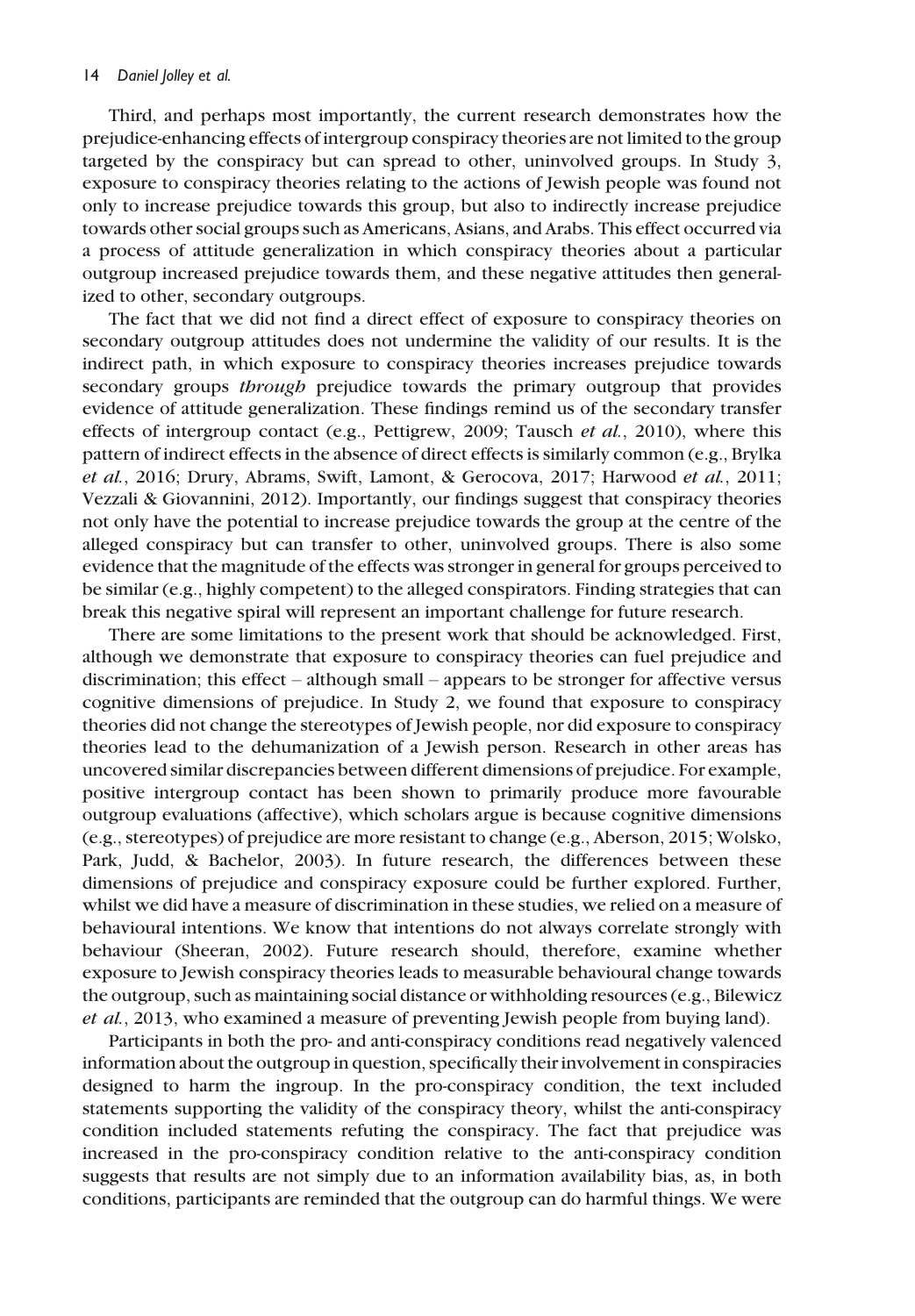also able to show that the pro-conspiracy manipulation enhanced conspiracy beliefs (relative to the control and anti-conspiracy condition) and that these beliefs mediated the effect of the manipulation on outgroup prejudice, further increasing confidence in our account. Of course, however, people are not literalists when completing surveys (McCrae & Costa, 2003); it is possible that the manipulation check items themselves do not measure genuine conspiracy beliefs so much as a general fear of foreigners. Future research should include a manipulation of intergroup threat that is non-contingent upon the conspiracy in pursuit of divergent validity. In a similar vein, the conspiracy manipulations used throughout this investigation concerned specifically immigrants or Jewish people involved in terrorist organizations, yet we measured prejudice towards immigrants and Jewish people generally. Whilst this could be considered a limitation, the results could be considered further evidence of a generalization effect where exposure to conspiracy theories relating to one (sub)group subsequently generalizes to other, related groups.

In the current investigation, we were also unable to examine whether the experimental manipulation has a long-lasting effect on people's prejudice and discrimination towards groups. We know that conspiracy beliefs can remain heightened after 2 weeks following exposure to conspiracy theories (vs. control; Kim & Cao, 2016). It is possible, therefore that exposure to intergroup conspiracy may lead to similar prolonged effects on outgroup prejudice. Future research could test this possibility. Future research could also examine the mechanisms underlying the effect of exposure to conspiracy theories on prejudice. Whilst previous research has argued that perceptions of intergroup threat drive endorsement of conspiracy narratives (Unal, 2016; Swami *et al.*, 2018), we argue that increased perceptions of threat may also represent a mechanism through which exposure to conspiracy theories increases prejudice. Moderators of the relationship between conspiracy theories and prejudice should also be explored. For example, the influence of exposure to conspiracy theories on prejudiced attitudes may be moderated by prior prejudice held towards the target group (cf. Dhont & Van Hiel, 2011; Hodson, 2011). One may expect that the effect of exposure to conspiracy theories about the target group may be even more pronounced for people who hold stronger initial prejudice. In a similar vein, prior held conspiracy beliefs may moderate the effect of simple exposure to conspiracy theories on prejudice. Future research could test this possibility.

Our research demonstrates that exposure to conspiracy theories can increase prejudice towards the target group, which can then generalize to other, uninvolved groups. Future research should endeavour to examine avenues to limit the negative impact of conspiracy theories on intergroup relations. For example, Jolley and Douglas (2017) found that if participants are exposed to anti-conspiracy material before exposure to conspiracy theories, this can reduce the negative behavioural consequences of the conspiracy theories. Perhaps the negative impact of intergroup conspiracy theories could be lessened when people are aware of anti-conspiracy arguments at an earlier point in time.

#### Conclusion

In summary, the current research has demonstrated that exposure to intergroup conspiracy theories can directly increase prejudice and discrimination. These effects have been established in two contexts: (1) concerning immigrants and (2) concerning people of the Jewish faith. Exposure to intergroup conspiracy theories can also lead to an attitude generalization effect – we showed that Jewish conspiracy theories led to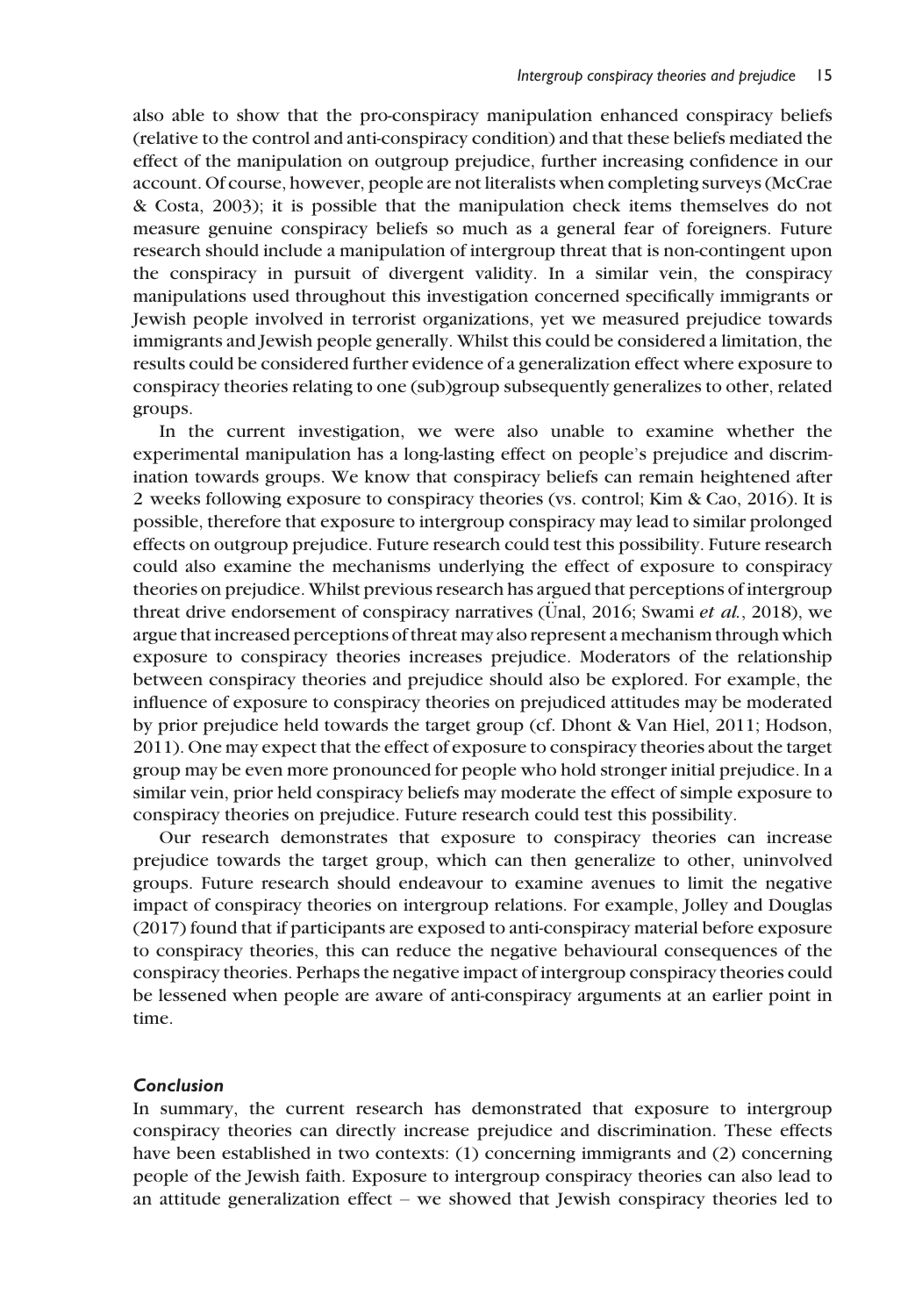#### 16 *Daniel Jolley et al.*

increased prejudice towards other groups such as Americans and Arabs. Together, this research suggests that conspiracy theories can have a widespread negative impact on intergroup relations. Efforts to reduce prejudice and defuse negative intergroup relations should, therefore, consider the contribution of popular and pervasive conspiracy theories.

#### Acknowledgements

We would like to thank David Spence for his research assistance.

#### Funding

This work was supported by funding from Staffordshire University.

#### **References**

- Abalakina-Paap, M., Stephan, W. G., Craig, T., & Gregory, L. (1999). Beliefs in conspiracies. *Political Psychology*, *20*, 637–647.<https://doi.org/10.1111/0162-895X.00160>
- Aberson, C. L. (2015). Positive intergroup contact, negative intergroup contact, and threat as predictors of cognitive and affective dimensions of prejudice. *Group Processes & Intergroup Relations*, *18*, 743–760.<https://doi.org/10.1177/1368430214556699>
- Bilewicz, M., & Krzeminski, I. (2010). Anti-semitism in Poland and Ukraine: The belief in Jewish control as a mechanism of scapegoating. *International Journal of Conflict and Violence*, *4*, 234–243.<https://doi.org/10.4119/UNIBI/ijcv.74>
- Bilewicz, M., & Sedek, G. (2015). Conspiracy stereotypes. Their sociopsychological antecedents and consequences. In M. Bilewicz, A. Cichocka, & W. Soral (Eds.), *The psychology of conspiracy*. Abingdon, Oxford, UK: Taylor & Francis.
- Bilewicz, M., Winiewski, M., Kofta, M., & Wojcik, A. (2013). Harmful ideas: The structure and consequences of anti-Semitic beliefs in Poland. *Political Psychology*, *34*(6), 821–839. [https://](https://doi.org/10.1111/pops.12024) [doi.org/10.1111/pops.12024](https://doi.org/10.1111/pops.12024)
- Bogart, L. M., & Thorburn, S. T. (2006). Relationship of African Americans' socio demographic characteristics to belief in conspiracies about HIV/AIDS and birth control. *Journal of the National Medical Association*, *98*, 1144–1150.
- Bruder, M., Haffke, P., Neave, N., Nouripanah, N., & Imhoff, R. (2013). Measuring individual differences in generic beliefs in conspiracy theories across cultures: Conspiracy mentality questionnaire. *Frontiers in Psychology*, *4*(225), 1–15. [https://doi.org/10.3389/fpsyg.2013.](https://doi.org/10.3389/fpsyg.2013.00225) [00225](https://doi.org/10.3389/fpsyg.2013.00225)
- Brylka, A., Jasinskaja-Lahti, I., & Mähönen, T. A. (2016). The majority influence on interminority attitudes: The secondary transfer effect of positive and negative contact. *International Journal of Intercultural Relations*, *50*, 76–88.<https://doi.org/10.1016/j.ijintrel.2015.12.007>
- Burhanuddin, A. (2007). The conspiracy of Jews: The quest for anti-semitism in media Dakwah. *Graduate Journal of Asia-Pacific Studies*, *5*, 53–76.
- Burke, J. (2016). *Brexit and terrorism: EU immigration is not the main danger*. Retrieved from [https://www.theguardian.com/uk-news/2016/mar/24/post-brexit-immigration-controls-stop](https://www.theguardian.com/uk-news/2016/mar/24/post-brexit-immigration-controls-stop-uk-isis-attcks)[uk-isis-attcks](https://www.theguardian.com/uk-news/2016/mar/24/post-brexit-immigration-controls-stop-uk-isis-attcks)
- Campion-Vincent, V. (2005). *Rumor mills: The social impact of rumor and legend (social problems and social issues)*. New Brunswick, NJ: Aldine Transaction.
- Cichocka, A., Marchlewska, M., & Golec de Zavala, A. (2016). Does self-love or self-hate predict conspiracy beliefs? Narcissism, self-esteem, and the endorsement of conspiracy theories. *Social Psychological and Personality Science*, *7*, 157–166. [https://doi.org/10.1177/](https://doi.org/10.1177/1948550615616170) [1948550615616170](https://doi.org/10.1177/1948550615616170)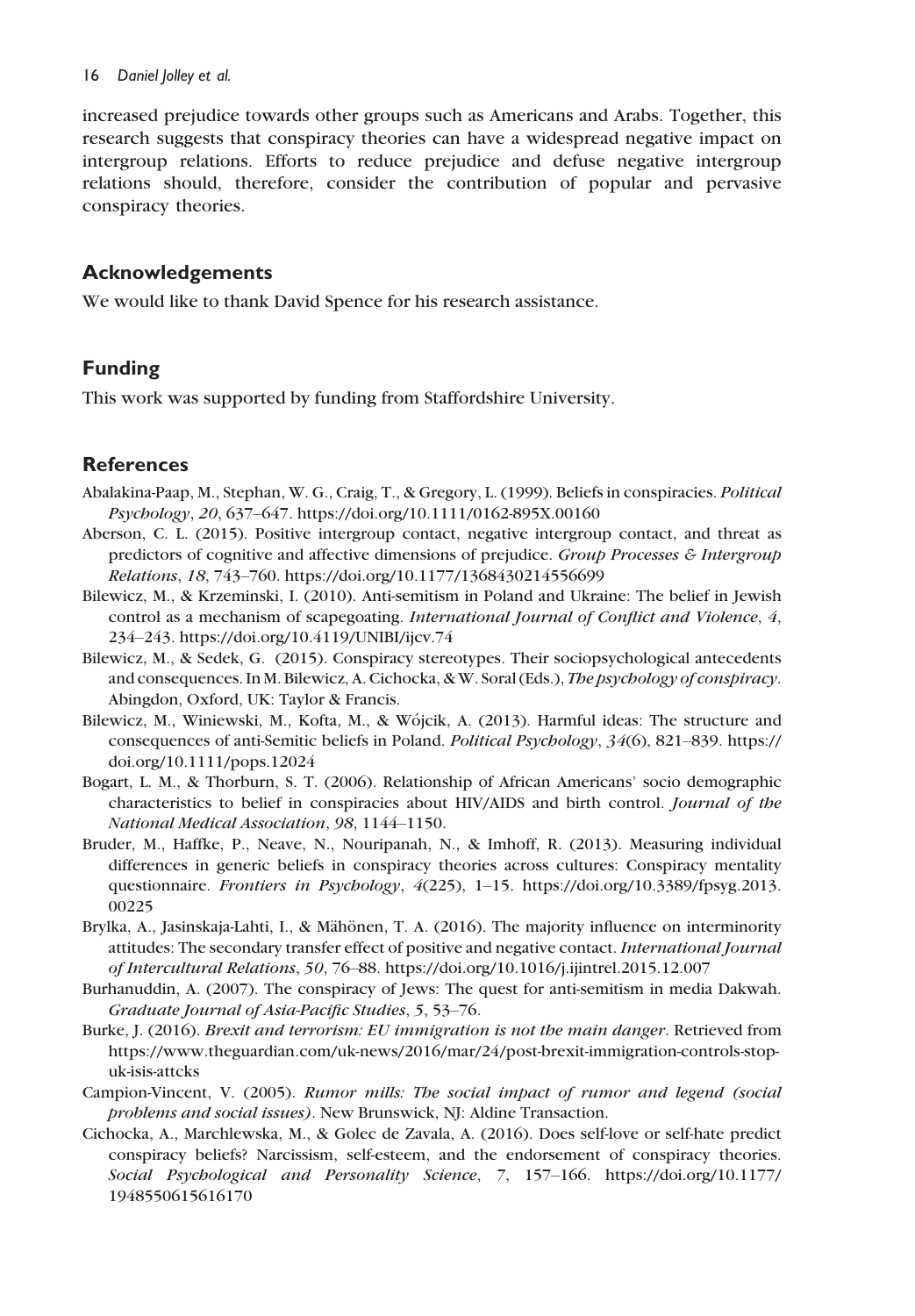- Clark-Carter, D. (1997). *Doing quantitative psychological research: From design to report*. Hove, UK: Psychology Press.
- Cuddy, A. J. C., Fiske, S. T., & Glick, P. (2007). The BIAS map: Behaviors from intergroup affect and stereotypes. *Journal of Personality and Social Psychology*, *92*(4), 631–648. [https://doi.org/10.](https://doi.org/10.1037/0022-3514.92.4.631) [1037/0022-3514.92.4.631](https://doi.org/10.1037/0022-3514.92.4.631)
- Dhont, K., & Van Hiel, A. (2011). Direct contact and authoritarian-ism as moderators between extended contact and reduced prejudice: Lower threat and greater trust as mediators. *Group Processes and Intergroup Relations*, *14*, 223–237. [https://doi.org/10.](https://doi.org/10.1177/1368430210391121) [1177/1368430210391121](https://doi.org/10.1177/1368430210391121)
- Douglas, K. M., & Leite, A. C. (2017). Suspicion in the workplace: Organizational conspiracy theories and work-related outcomes. *British Journal of Psychology*, *3*, 486–506. [https://doi.org/10.](https://doi.org/10.1111/bjop.12212) [1111/bjop.12212](https://doi.org/10.1111/bjop.12212)
- Douglas, K. M., Sutton, R. M., & Cichocka, A. (2017). The psychology of conspiracy theories. *Current Directions in Psychological Science*, *26*(6), 538–542. [https://doi.org/10.1177/](https://doi.org/10.1177/0963721417718261) [0963721417718261](https://doi.org/10.1177/0963721417718261)
- Douglas, K. M., Sutton, R. M., Jolley, D., & Wood, M. J. (2015). The social, political, environmental and health-related consequences of conspiracy theories: Problems and potential solutions. In M. Bilewicz, A. Cichocka, A. & W. Soral (Eds.), *The psychology of conspiracy*. Abingdon, Oxford, UK: Taylor & Francis.
- Drury, L., Abrams, D., Swift, H., Lamont, R. A., & Gerocova, K. (2017). Can caring create prejudice? An investigation of positive and negative intergenerational contact in care settings and the generalization of blatant and subtle age prejudice to other older people. *Journal of Community & Applied Social Psychology*, *27*, 65–82.<https://doi.org/10.1002/casp.2294>
- Fazio, R. H., Eiser, J. R., & Shook, N. J. (2004). Attitude formation through exploration: Valence asymmetries. *Journal of Personality and Social Psychology*, *87*, 293–311. [https://doi.org/10.](https://doi.org/10.1037/0022-3514.87.3.293) [1037/0022-3514.87.3.293](https://doi.org/10.1037/0022-3514.87.3.293)
- Fiske, S. T., Cuddy, A. J. C., Glick, P., & Xu, J. (2002). A model of (often mixed) stereotype content: Competence and warmth respectively follow from perceived status and competition. *Journal of Personality and Social Psychology*, *82*(6), 878–902.<https://doi.org/10.1037/0022-3514.82.6.878>
- Goertzel, T. (1994). Belief in conspiracy theories. *Political Psychology*, *15*, 731–742. [https://doi.](https://doi.org/10.2307/ 3791630) [org/10.2307/3791630](https://doi.org/10.2307/ 3791630)
- Golec de Zavala, A., & Cichocka, A. (2012). Collective narcissism and Anti-Semitism in Poland: The mediating role of siege beliefs and the conspiracy stereotype of Jews. *Group Processes and Intergroup Relations*, *15*(2), 213–229.<https://doi.org/10.1177/1368430211420891>
- Grzesiak-Feldman, M. (2013). The effect of high-anxiety situations on conspiracy thinking. *Current Psychology*, *32*, 100–118.<https://doi.org/10.1007/s12144-013-9165-6>
- Haddock, G., Zanna, M. P., & Essess, V. M. (1993). Assessing the structure of prejudicial attitudes: The case of attitudes towards homosexuals. *Journal of Personality and Social Psychology*, *65*(6), 1105–1118.<https://doi.org/10.1037/0022-3514.65.6.1105>
- Hadler, J. (2004). Translations of antisemitism: Jews, the Chinese, and violence in colonial and postcolonial Indonesia. *Indonesia and the Malay World*, *32*, 285–313. [https://doi.org/10.1080/](https://doi.org/10.1080/13639810500031012) [13639810500031012](https://doi.org/10.1080/13639810500031012)
- Harwood, J., Paolini, S., Joyce, N., Rubin, M., & Arroyo, A. (2011). Secondary transfer effects from imagined contact: Group similarity affects the generalization gradient. *British Journal of Social Psychology*, *50*, 180–189.<https://doi.org/10.1348/014466610X524263>
- Hayes, A. (2013). *Introduction to mediation, moderation, and conditional process analysis: A regression-based approach (methodology in the social sciences)*. New York, NY: Guildford Press.
- Hodson, G. (2011). Do ideologically intolerant people benefit from inter-group contact? *Current Directions in Psychological Science*, *20*(3), 154–159. [https://doi.org/10.1177/](https://doi.org/10.1177/0963721411409025) [0963721411409025](https://doi.org/10.1177/0963721411409025)
- Hoyt, M. A., Rubin, L. R., Nemeroff, C. J., Lee, J., Huebner, D. M., & Proeschold-Bell, R. J. (2012). HIV/ AIDS-related institutional mistrust among multiethnic men who have sex with men: Effects on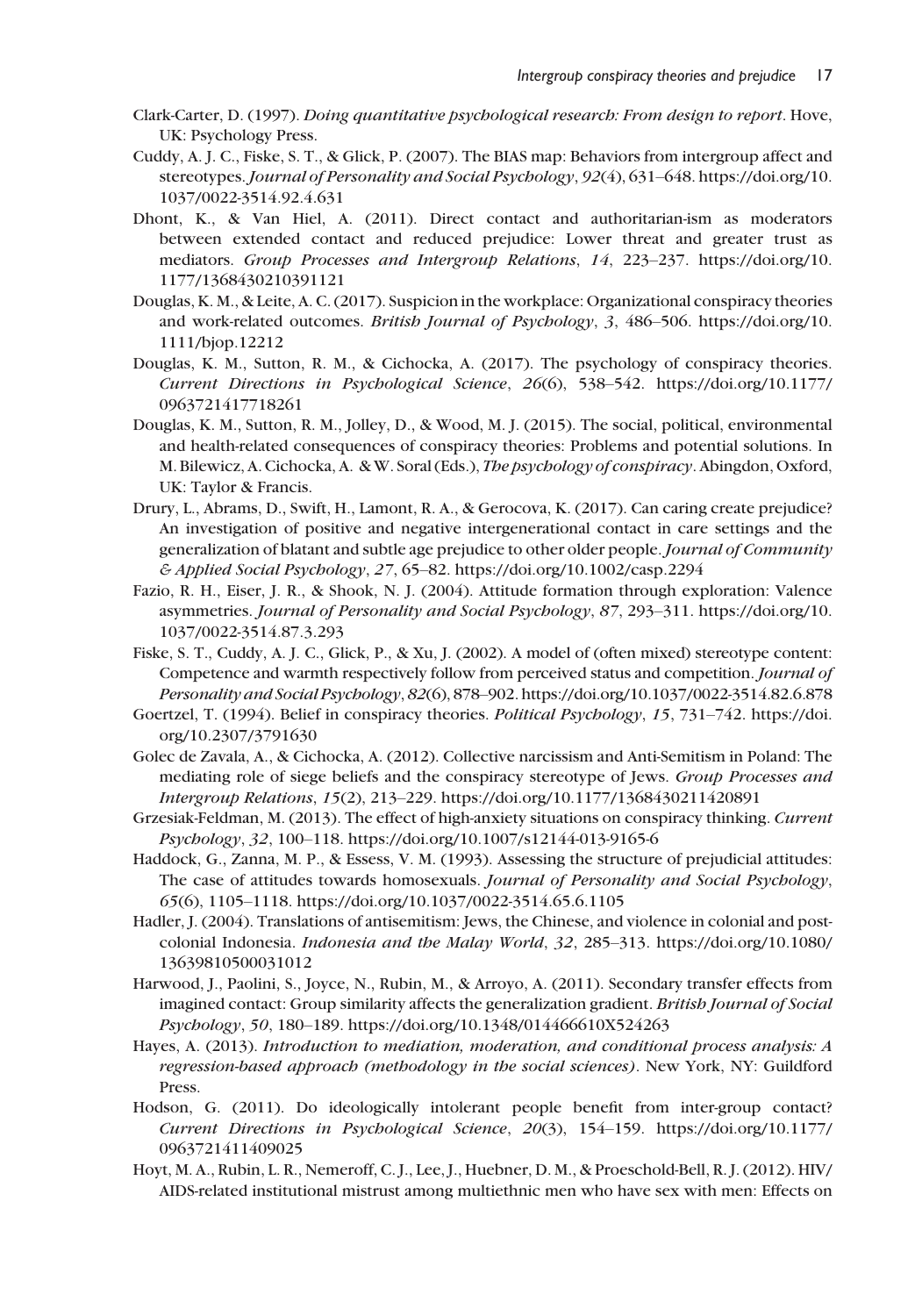HIV testing and risk behaviors. *Health Psychology*, *31*, 269–277. [https://doi.org/10.1037/](https://doi.org/10.1037/a0025953) [a0025953](https://doi.org/10.1037/a0025953)

- Hummert, M. L., Garstka, T. A., O'Brien, L. T., Greenwald, A. G., & Mellott, D. S. (2002). Using the implicit association test to measure age differences in implicit social cognitions. *Psychology and Aging*, *17*, 482–495.<https://doi.org/10.1037/0882-7974.17.3.482>
- Jolley, D., & Douglas, K. M. (2014a). The social consequences of conspiracism: Exposure to conspiracy theories decreases intentions to engage in politics and to reduce one's carbon footprint. *British Journal of Psychology*, *105*, 35–36.<https://doi.org/10.1111/bjop.12018>
- Jolley, D., & Douglas, K. M. (2014b). The effects of anti-vaccine conspiracy theories on vaccination intentions. *PLoS ONE*, *9*(2), e89177.<https://doi.org/10.1371/journal.pone.0089177>
- Jolley, D., & Douglas, K. M. (2017). Prevention is better than cure: Addressing anti-vaccine conspiracy theories. *Journal of Applied Social Psychology*, *47*(8), 459–469. [https://doi.org/10.](https://doi.org/10.1111/jasp.12453) [1111/jasp.12453](https://doi.org/10.1111/jasp.12453)
- Kim, M., & Cao, X. (2016). The impact of exposure to media messages promoting government conspiracy theories on distrust in the government: Evidence from a two-stage randomized experiment. *International Journal of Communication*, *10*, 3808–3827. [https://doi.org/1932-](https://doi.org/1932-8036/20160005) [8036/20160005](https://doi.org/1932-8036/20160005)
- Kofta, M., & Sedek, G. (2005). Conspiracy stereotypes of Jews during systemic transformation in Poland. *International Journal of Sociology*, *35*, 40–64. [https://doi.org/10.1080/00207659.](https://doi.org/10.1080/00207659.2005.11043142) [2005.11043142](https://doi.org/10.1080/00207659.2005.11043142)
- Marchlewska, M., Cichocka, A., & Kossowska, M. (2018). Addicted to answers: Need for cognitive closure and the endorsement of conspiracy beliefs. *European Journal of Social Psychology*, *48*(2), 109–117.<https://doi.org/10.1002/ejsp.2308>
- McCauley, C., & Jacques, S. (1979). The popularity of conspiracy theories of presidential assassination: A Bayesian analysis. *Journal of Personality and Social Psychology*, *37*, 637–644. <https://doi.org/10.1037/0022-3514.37.5.637>
- McCrae, R. R., & Costa, Jr, P. T. (2003). *Personality in adulthood: A five-factor theory perspective* (2nd ed.). New York, NY: Guilford Press.<https://doi.org/10.4324/9780203428412>
- Moscovici, S. (1987). Answers and questions. *Journal for the Theory of Social Behaviour*, *17*(4), 513–529.<https://doi.org/10.1111/j.1468-5914.1987.tb00111.x>
- Oliver, J. E., & Wood, T. J. (2014). Medical conspiracy theories and health behaviors in the United States. *JAMA Internal Medicine*, *174*, 817–818. [https://doi.org/10.1001/jamainternmed.2014.](https://doi.org/10.1001/jamainternmed.2014.190) [190](https://doi.org/10.1001/jamainternmed.2014.190)
- Pettigrew, T. F. (2009). Secondary transfer effect of contact: Do intergroup contact effects spread to noncontacted outgroups? *Social Psychology*, *40*(2), 55–65. [https://doi.org/10.1027/1864-](https://doi.org/10.1027/1864-9335.40.2.55) [9335.40.2.55](https://doi.org/10.1027/1864-9335.40.2.55)
- Sheeran, P. (2002). Intention-behavior relations: A conceptual and empirical review. In W. Stroebe & M. Hewstone (Eds.), *European review of social psychology* (Vol. *12*, pp. 1–36). Chichester, UK: Wiley.
- Siegel, J. T. (2000). Kiblat and the mediatic Jew. *Indonesia*, *69*, 9–40. [https://doi.org/10.2307/](https://doi.org/10.2307/3351275) [3351275](https://doi.org/10.2307/3351275)
- Stephan, W. G., & Stephan, C. W. (2000). An integrated threat theory of prejudice. In S. Oskamp (Ed.), *"The Claremont Symposium on Applied Social Psychology" Reducing prejudice and discrimination* (pp. 23–45). Mahwah, NJ: Lawrence Erlbaum.
- Swami, V. (2012). Social psychological origins of conspiracy theories: The case of the Jewish conspiracy theory in Malaysia. *Frontiers in Psychology*, *3*, 1–9. [https://doi.org/10.3389/fpsyg.](https://doi.org/10.3389/fpsyg.2012.00280) [2012.00280](https://doi.org/10.3389/fpsyg.2012.00280)
- Swami, V., Barron, D., Weis, L., & Furnham, A. (2018). To Brexit or not to Brexit: The roles of Islamophobia, conspiracist beliefs, and integrated threat in voting intentions for the United Kingdom European Union membership referendum. *British Journal of Psychology*, *109*(1), 156–179.<https://doi.org/10.1111/bjop.12252>